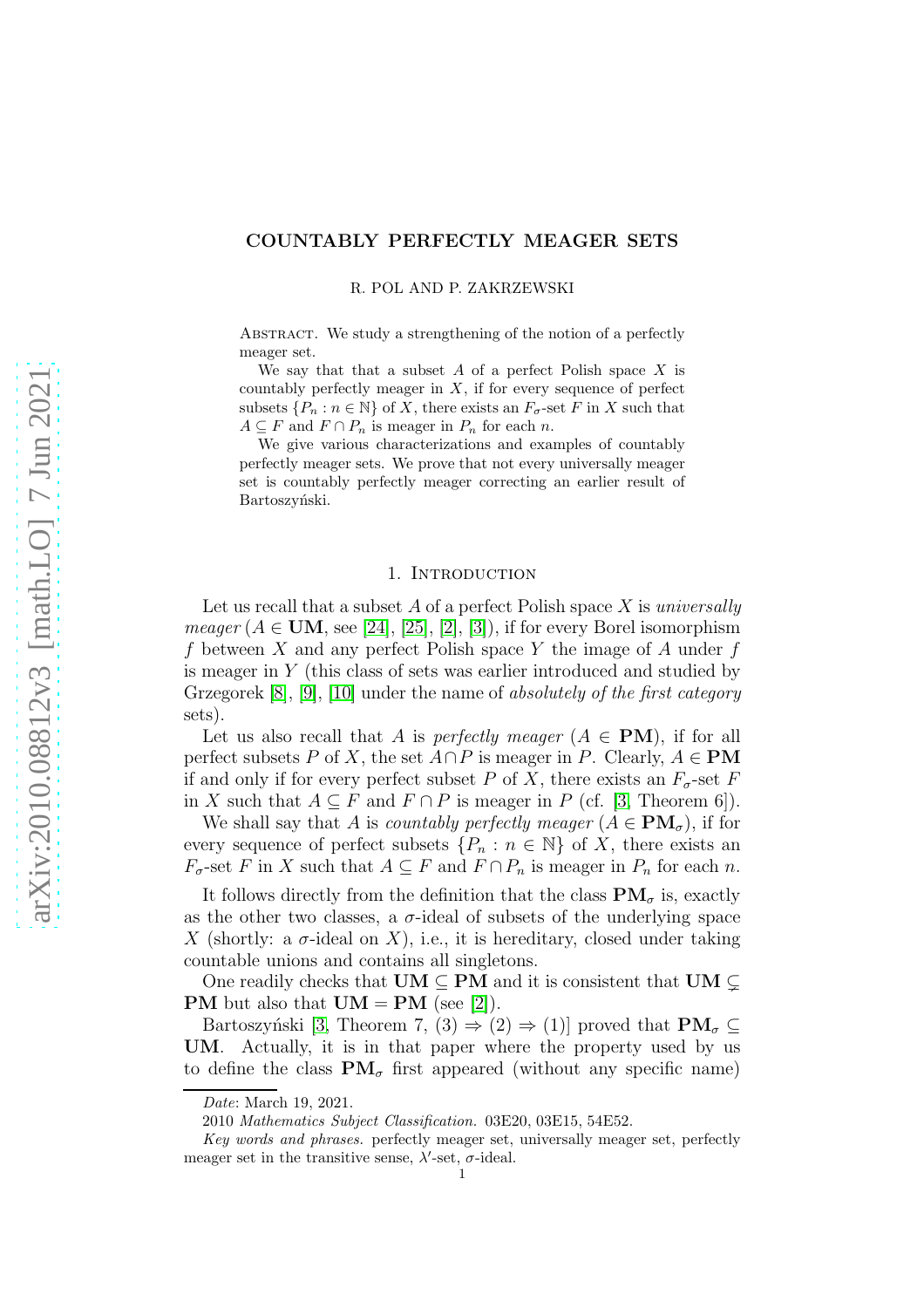and where it was claimed that this property characterizes universally meager sets in the Cantor space  $2^{\mathbb{N}}$ . Unfortunately, there is a flaw in the part of the argument showing the inclusion  $\mathbf{UM} \subset \mathbf{PM}_{\sigma}$  (cf. [\[3,](#page-15-1) Theorem 7,  $(1) \Rightarrow (3)$ ].

In fact, the following theorem immediately implies that it is consistent (in particular, true under CH) that there exists a universally meager subset of  $2^{\mathbb{N}}$  which is not countably perfectly meager in  $2^{\mathbb{N}}$ .

<span id="page-1-0"></span>**Theorem 1.1.** Let T be a subset of  $2^{\mathbb{N}}$  of cardinality  $2^{\aleph_0}$ . There exist a set  $H \subseteq T \times 2^{\mathbb{N}}$  intersecting each vertical section  $\{t\} \times 2^{\mathbb{N}}, t \in T$ , in a singleton and a homeomorphic copy E of H in  $2^{\mathbb{N}}$  which is not a  $\text{PM}_{\sigma}$ -set in  $2^{\mathbb{N}}$ . In particular, T is a continuous injective image of E.

Under the notation from Theorem [1.1](#page-1-0) it follows that if  $T$  is universally meager then  $H$  is universally meager as well (UM being closed with respect to preimages under continuous injections (see [\[24\]](#page-16-0)) and so is its homeomorphic copy  $E$ . A refinement of this argument also shows that, at least consistently, in contrast to both PM and UM the class  $\text{PM}_{\sigma}$  is not closed with respect to homeomorphic images (see Theorem  $3.1(3)$ ). Consequently, unlike in the case of PM and UM, the statement that a subspace A of a Polish space is countably perfectly meager makes sense only if we specify a Polish space  $X$  in which it is embedded. We shall therefore speak of countably perfectly meager sets in  $X$  unless  $X$  is clear from the context.

In Section [2](#page-2-0) we present various characterizations and some examples of countably perfectly meager sets in  $2^{\mathbb{N}}$ . These include (for the definitions see Section [2.2\)](#page-5-0):

- sets perfectly meager in the transitive sense, in particular:
	- $\gamma$ -sets,
	- strongly meager sets.
- sets with the Hurewicz property and no perfect subsets,
- $\bullet$   $\lambda'$ -sets.

Section [3](#page-7-0) is largely devoted to a proof of Theorem [1.1.](#page-1-0) We derive from it various examples of subsets of  $2^N$  which are universally meager but not countably perfectly meager in  $2^{\mathbb{N}}$ .

In particular, if there is a  $\lambda$ -set in  $2^{\mathbb{N}}$  of cardinality of the continuum, then there is also one which is not countably perfectly meager in  $2^{\mathbb{N}}$ (see Theorem  $3.1(2)$ ).

Moreover, if there exists a  $\lambda'$ -set in  $2^{\mathbb{N}}$  of cardinality of the continuum, then there is also one whose homeomorphic copy is not countably perfectly meager in  $2^{\mathbb{N}}$  (see Theorem [3.1\(](#page-9-0)3)). This strengthens the result of Sierpiński [\[21\]](#page-16-2) that  $\lambda'$ -property is not invariant under homeomorphisms.

We end Section [3](#page-7-0) with a proof based on one of the characterizations of Section [2](#page-2-0) that the class  $\mathbf{PM}_{\sigma}$  is closed under products in the sense that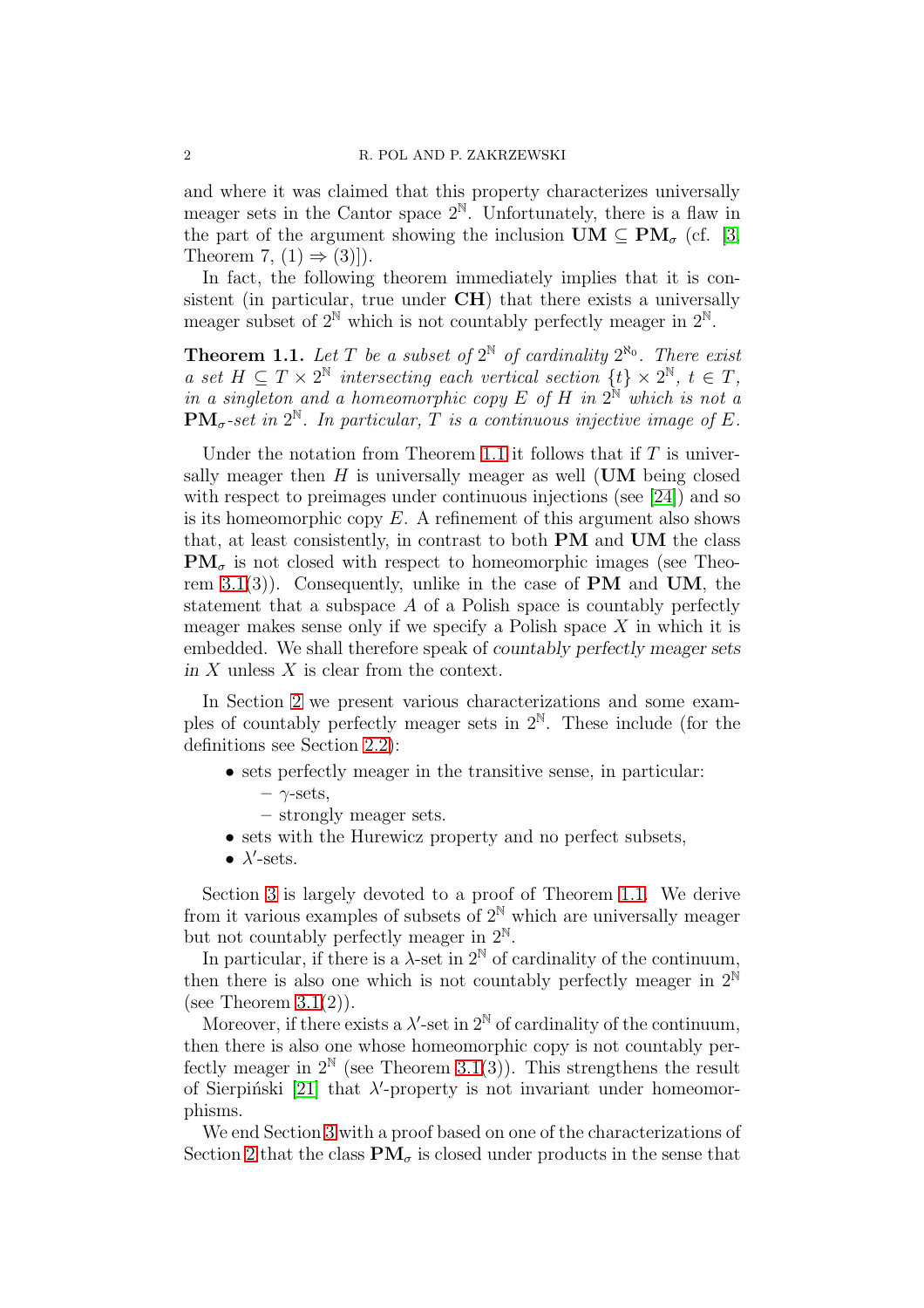if A and B are  $PM_{\sigma}$ -sets in perfect Polish spaces X and Y, respectively, then  $A \times B$  is a  $\text{PM}_{\sigma}$ -set in  $X \times Y$  (see Theorem [3.2\)](#page-10-0).

In Section [4](#page-10-1) we gather some additional comments.

In Subsection [4.1](#page-10-2) we present an example of a countably perfectly meager set in  $2^N$  which has neither the Hurewicz property nor  $\lambda'$ property (see Example [4.1\)](#page-11-0). We also give an example of a countably perfectly meager set in  $2^N$  which is not perfectly meager in the transitive sense (see Example [4.4\)](#page-13-0).

Subsection [4.2](#page-13-1) contains remarks on some  $\sigma$ -ideals related to the classes PM and  $\text{PM}_{\sigma}$ .

## <span id="page-2-0"></span>2. Characterizations and examples of countably perfectly meager sets

#### 2.1. Characterizations of countably perfectly meager sets.

In this subsection A is always a subset of a perfect (i.e., with no isolated points) Polish (i.e., a separable completely metrizable) topological space X and  $\mathbf{PM}_{\sigma}$  is the family of all subsets of X which are countably perfectly meager in X.

Let us recall that A is an  $s_0$ -set if for every perfect (i.e., non-empty, closed and with no isolated points) set  $P$  there is a copy of the Cantor set  $K \subseteq P$  with  $K \cap A = \emptyset$ . Clearly, every perfectly meager set has property  $s_0$ .

# <span id="page-2-1"></span>Theorem 2.1. The following are equivalent:

- (1)  $A \in PM_{\sigma}$ .
- (2) For every sequence  $\{K_n : n \in \mathbb{N}\}\$  of copies of the Cantor set in X there is an  $F_{\sigma}$ -set F in X such that  $A \subseteq F$  and  $K_m \nsubseteq F$  for each  $m \in \mathbb{N}$ .
- (3) For every sequence  $\{K_n : n \in \mathbb{N}\}\$  of copies of the Cantor set in X there are closed sets  $F_n$  in X such that  $A \subseteq \bigcup_n F_n$  and  $K_m \nsubseteq F_n$  for each  $m, n \in \mathbb{N}$ .
- (4) For every sequence  $\{K_n : n \in \mathbb{N}\}\$  of pairwise disjoint copies of the Cantor set in X there are closed sets  $F_n$  in X such that  $A \subseteq \bigcup_n F_n$  and  $K_m \not\subseteq F_n$  for each  $m, n \in \mathbb{N}$ .
- (5) A is an  $s_0$ -set and for every sequence  $\{K_n : n \in \mathbb{N}\}\$  of pairwise disjoint and disjoint from A copies of the Cantor set in X there are closed sets  $F_n$  in X such that  $A \subseteq \bigcup_n F_n$  and  $K_m \not\subseteq F_n$  for each  $m, n \in \mathbb{N}$ .

*Proof.* The implications  $(1) \Rightarrow (2) \Rightarrow (3) \Rightarrow (4)$  are obvious.

To prove that  $(4) \Rightarrow (5)$ , it only suffices to show that if  $(4)$  holds, then A is an  $s_0$ -set. To see this, let us fix a perfect set P and let  $K_0, K_1, \ldots$  be pairwise disjoint copies of the Cantor set in P such that each non-empty relatively open set in P contains some  $K_n$ . Now, by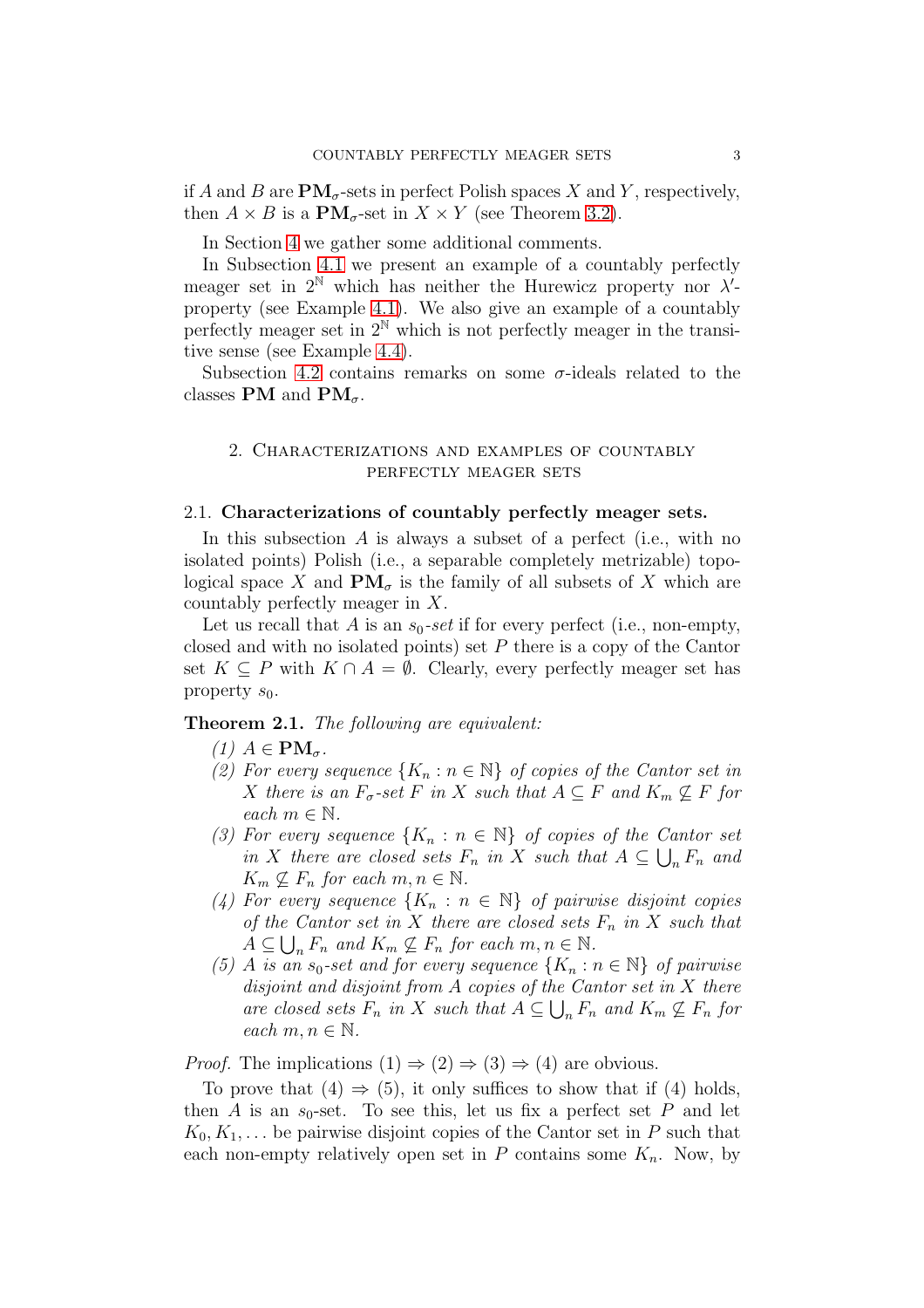(4),  $A \subseteq \bigcup_n F_n$  for some closed sets  $F_n$  in X such that no  $F_n$  covers any  $K_m$ . It follows that  $F_n \cap P$  is nowhere dense in P for each n and so there exists a perfect set  $K \subseteq P$  disjoint from  $\bigcup_n F_n$ . Then  $K \cap A = \emptyset$ as well.

To prove that  $(5) \Rightarrow (1)$ , we shall need the following simple observation.

**Claim 2.2.** For every sequence of perfect sets  $\{P_n : n \in \mathbb{N}\}\$ in X, there is a sequence of pairwise disjoint Cantor sets  $\{K_n : n \in \mathbb{N}\}\$  with  $K_n \subseteq P_n$  for each n.

Indeed, first pick points  $x_i \in P_i$  with  $x_i \neq x_j$  for  $i \neq j$ , and then choose successively the Cantor sets  $K_n$  in  $P_n$  disjoint from  $K_i$ , for  $i < n$ , and  $\{x_j : j > n\}.$ 

Now let us assume (5) and let  $\{P_n : n \in \mathbb{N}\}\$  be a sequence of perfect subsets of X.

For each *n* let  $\{U_m^n : m \in \mathbb{N}\}\$  be a basis of non-empty relatively open subsets of  $P_n$  and for each m let us pick a Cantor set  $K_m^n \subseteq U_m^n$ . By the claim and the fact that A is an  $s_0$ -set we may assume that the sets  $K_m^n$ ,  $n, m \in \mathbb{N}$ , are pairwise disjoint and disjoint from A.

By (5), there are closed sets  $F_i$  in X such that  $A \subseteq \bigcup_i F_i$  and  $K_m^n \not\subseteq$  $F_i$  for each  $m, n, i \in \mathbb{N}$ . Letting  $F = \bigcup_i F_i$  we easily conclude that  $F \cap P_n$  is meager in  $P_n$  for each n.

 $\Box$ 

As a corollary let us formulate a characterization of countably perfectly meager sets stated and partially proved by Bartoszynski in  $[2]$ .

<span id="page-3-0"></span>Theorem 2.3. The following are equivalent:

- (1)  $A \in PM_{\sigma}$ .
- (2) For every sequence of countable dense-in-itself sets  $\{A_n : n \in \mathbb{N}\}\$  $\bigcup_n B_n$  is a  $G_\delta$ -set relative to  $A \cup \bigcup_n A_n$ . there are sets  $B_n \subseteq A_n$  such that  $\overline{A_n} = \overline{B_n}$  for each  $n \in \mathbb{N}$  and

*Proof.* (1)  $\Rightarrow$  (2) was proved by Bartoszynski [\[2,](#page-15-0) Theorem 7, (3)  $\Rightarrow$  (2)].

 $(2) \Rightarrow (1)$ . To prove that  $A \in PM_{\sigma}$ , we shall check that A satisfies condition (5) of Theorem [2.1.](#page-2-1)

First note that  $A \in PM$  (for a proof see [\[2,](#page-15-0) Theorem 6, (2)  $\Rightarrow$  (1)]; in fact, Bartoszyński [\[2,](#page-15-0) Theorem 7, (2)  $\Rightarrow$  (1)] proved that  $A \in \mathbf{UM}$ ) which implies that A is an  $s_0$ -set.

Let  ${K_n : n \in \mathbb{N}}$  be a sequence of (pairwise disjoint but this assumption is superfluous) copies of the Cantor set disjoint from A. We shall show that there is an  $F_{\sigma}$ -set F such that  $A \subseteq F$  and  $K_n \backslash F \neq \emptyset$  for each  $n$ . To this end, for each  $n$  let us choose a countable dense subset  $A_n$  of  $K_n$ . By (2), there are sets  $B_n \subseteq A_n$  such that  $\overline{B_n} = K_n$  for each  $n \in \mathbb{N}$  and a  $G_{\delta}$ -subset G of X such that  $(A \cup \bigcup_n A_n) \cap G = \bigcup_n B_n$ .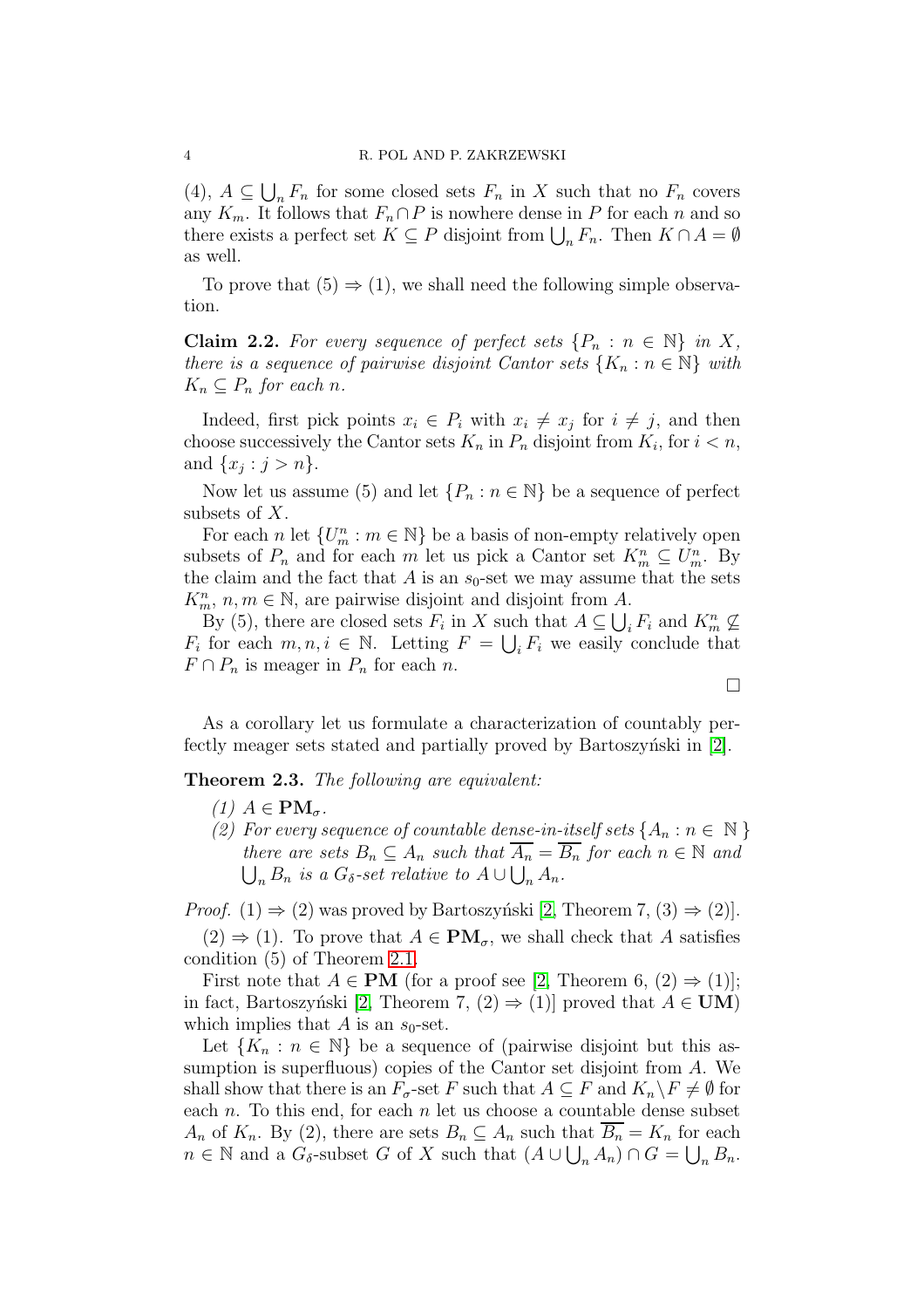Let  $F = X \setminus G$ . Then  $A \subseteq F$  and for each n we have  $B_n \subseteq K_n \setminus F$ , so  $F$  is as required.

**Remark 2.4.** The characterization of  $PM_{\sigma}$ -sets from Theorem [2.3](#page-3-0) should be compared with the following characterization of  $PM$ -sets by Bennett, Hosobuchi, and Lutzer [\[1\]](#page-15-5). (for a short proof see [\[2,](#page-15-0) Theorem 6]):

The following are equivalent:

- $(1)$   $A \in PM$ .
- (2) For every countable dense-in-itself set  $A_0$  there exists a set  $B_0 \subseteq$ A such that  $\overline{A_0} = \overline{B_0}$  and  $B_0$  is a  $G_\delta$ -set relative to  $A \cup A_0$ .

Our last characterization of  $PM_{\sigma}$ -sets is closely related to a characterization of UM sets (cf. Remark [2.7\)](#page-5-1).

<span id="page-4-0"></span>Theorem 2.5. The following are equivalent:

- (1)  $A \in PM_{\sigma}$ .
- (2) For every continuous bijection  $f : \mathbb{N}^{\mathbb{N}} \to X$  there are closed sets  $F_n$  in X such that  $A \subseteq \bigcup_n F_n$  and  $f^{-1}(F_n)$  is nowhere dense in  $\mathbb{N}^{\mathbb{N}}$  for each  $n \in \mathbb{N}$ .

*Proof.* (1)  $\Rightarrow$  (2). Since open sets in  $\mathbb{N}^{\mathbb{N}}$  are mapped by f onto Borel sets, one can choose a sequence  $\{B_n : n \in \mathbb{N}\}\$  of Borel subsets of X such that  $\{f^{-1}(B_n) : n \in \mathbb{N}\}\$ is a basis of the topology of  $\mathbb{N}^{\mathbb{N}}$ . For each n let us pick a Cantor set  $K_n \subseteq B_n$ . Since  $A \in PM_{\sigma}$ , there are closed sets  $F_n$  in X such that  $A \subseteq \bigcup_n F_n$  and  $K_m \nsubseteq F_n$  for each  $m, n \in \mathbb{N}$ . It readily follows that  $f^{-1}(F_n)$  is nowhere dense in  $\mathbb{N}^{\mathbb{N}}$  for each  $n \in \mathbb{N}$ .

 $(2) \Rightarrow (1)$ . To prove that  $A \in PM_{\sigma}$ , we shall check condition (4) of Theorem [2.1.](#page-2-1)

Let  ${K_n : n \in \mathbb{N}}$  be a sequence of pairwise disjoint Cantor sets in X.

A key observation is the following fact.

**Claim 2.6.** There is a continuous bijection  $f : \mathbb{N}^{\mathbb{N}} \to X$  such that  $f^{-1}(K_n)$  is open in  $\mathbb{N}^{\mathbb{N}}$  for each  $n \in \mathbb{N}$ .

To prove the claim, let  $\tau$  be the (perfect Polish) topology of X and let us first extend  $\tau$  to the topology  $\tau'$  whose basic open sets are elements of  $\tau$  and relatively open subsets of  $K_n$ 's. More precisely, let  $\tau_n$  be the topology generated by  $\tau \cup \{K_n\}$  and then let  $\tau'$  be the topology generated by  $\bigcup_n \tau_n$ . This topology is Polish (cf. [\[12,](#page-16-3) 13.A]) and it is easy to check that it is also perfect. It follows (cf.  $[12, 7.15]$ ) that there is a bijection  $f : \mathbb{N}^{\mathbb{N}} \to X$  which is continuous in the sense of  $\tau'$  hence also in the sense of  $\tau$ .

Having proved the claim we may now apply the assumption about A to find closed sets  $F_n$  in X such that  $A \subseteq \bigcup_n F_n$  and  $f^{-1}(F_n)$  is

 $\Box$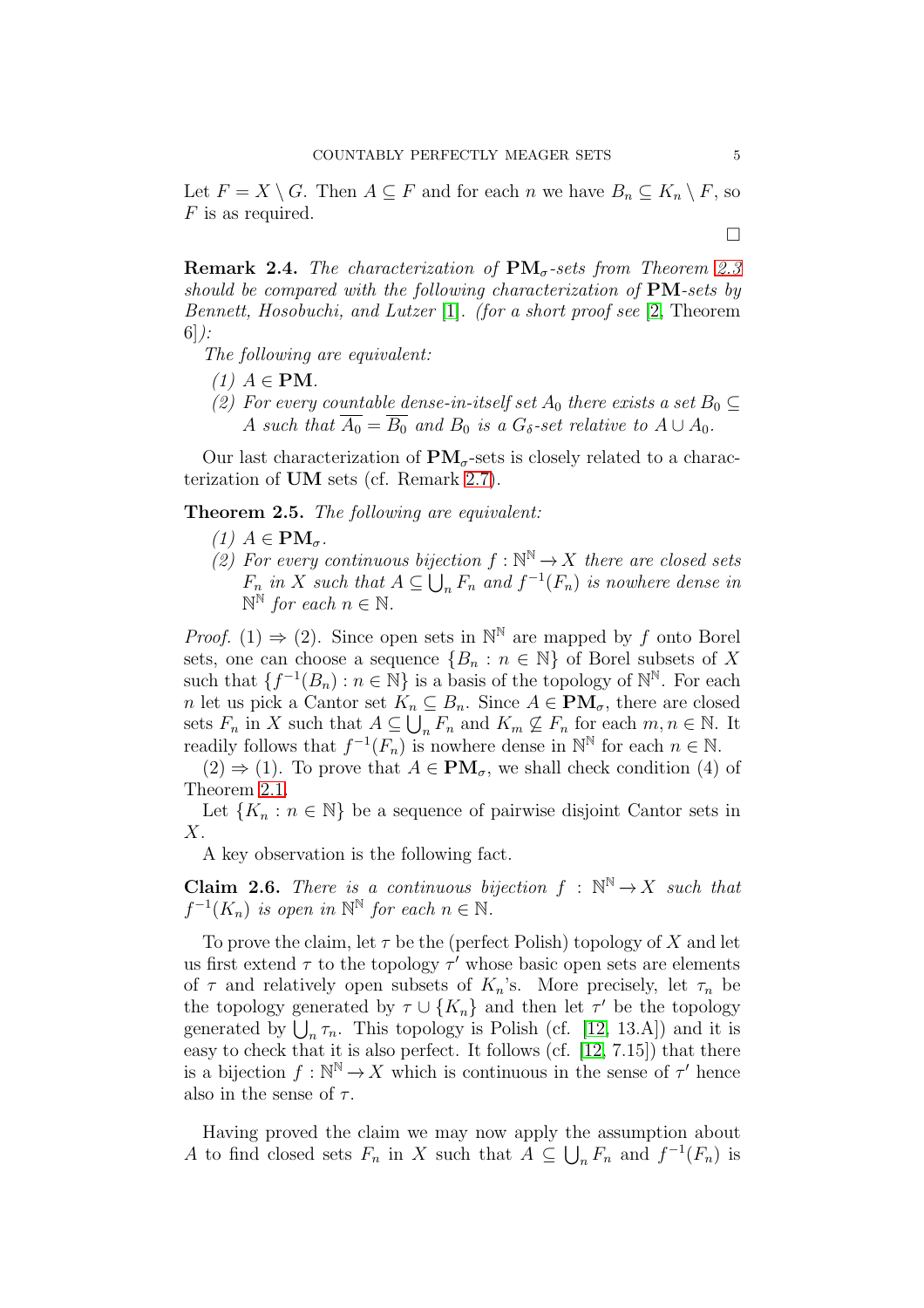#### 6 R. POL AND P. ZAKRZEWSKI

nowhere dense in  $\mathbb{N}^{\mathbb{N}}$  for each  $n \in \mathbb{N}$ . But  $f^{-1}(K_m)$  being open in  $\mathbb{N}^{\mathbb{N}}$ we conclude that  $K_m \nsubseteq F_n$  for each  $m, n \in \mathbb{N}$ . This shows that A satisfies condition (4) of Theorem [2.1](#page-2-1) completing the proof.

 $\Box$ 

<span id="page-5-1"></span>**Remark 2.7.** The characterization of  $PM_{\sigma}$ -sets from Theorem [2.5](#page-4-0) should be compared with the following characterization of UM-sets (cf.  $[25,$  Theorem  $2.4$ ]:

The following are equivalent:

- (1)  $A \in$  UM.
- (2) For every continuous bijection  $f : \mathbb{N}^{\mathbb{N}} \to X$  there are sets  $F_n$ in X such that  $A \subseteq \bigcup_n F_n$  and  $f^{-1}(F_n)$  is closed and nowhere dense in  $\mathbb{N}^{\mathbb{N}}$  for each  $n \in \mathbb{N}$ .

In particular, in view of Theorem [2.5,](#page-4-0) this gives another proof of the inclusion  $\mathbf{PM}_{\sigma} \subseteq \mathbf{UM}$ .

<span id="page-5-0"></span>2.2. Examples of countably perfectly meager sets. Let us recall that a subset A of  $2^{\mathbb{N}}$  is perfectly meager in the transitive sense  $(A \in$ AFC', cf. [\[15\]](#page-16-4), [\[16\]](#page-16-5) and [\[23\]](#page-16-6)) if for every perfect subset  $P$  of  $2^{\mathbb{N}}$ , there exists an  $F_{\sigma}$ -set F in X such that  $A \subseteq F$  and  $F \cap (P + t)$  is meager in  $P + t$  for each  $t \in 2^{\mathbb{N}}$  or, equivalently (cf. [\[16,](#page-16-5) Lemma 6]), if for every sequence  $\{K_n : n \in \mathbb{N}\}\$  of copies of the Cantor set in  $2^{\mathbb{N}}$  there are closed sets  $F_n$  in  $2^{\mathbb{N}}$  such that  $A \subseteq \bigcup_n F_n$  and  $K_m + t \nsubseteq F_n$ for each  $m, n \in \mathbb{N}$  and  $t \in 2^{\mathbb{N}}$ . Combining this with Theorem [2.1](#page-2-1) we get the following result which somewhat strengthens the fact that  $AFC' \subseteq UM$  established by Nowik and Weiss [\[16,](#page-16-5) Theorem 2] by a similar argument.

**Theorem 2.8.** Every subset of  $2^N$  which is perfectly meager in the transitive sense is countably perfectly meager in  $2^{\mathbb{N}}$ .

As a corollary we obtain a list of some classical classes of sets which being perfectly meager in the transitive sense are countably perfectly meager as well.

<span id="page-5-2"></span>**Corollary 2.9.** The following collections of subsets of  $2^N$  are countably perfectly meager in  $2^{\mathbb{N}}$ :

- (1) meager-additive sets,
- $(2)$   $\gamma$ -sets,
- (3) strongly meager sets,
- $(4)$  Sierpiński sets.

*Proof.* (1). See [\[26,](#page-16-7) Proposition 6.6]

(2). See [\[15\]](#page-16-4). This also follows from (1), since by [\[17,](#page-16-8) Proposition 3.7, every  $\gamma$ -set is meager-additive.

(3). See [\[15,](#page-16-4) Theorem 9].

(4). This follows from (3), since Pawlikowski [\[18\]](#page-16-9) proved that every Sierpiński set is strongly meager.  $\Box$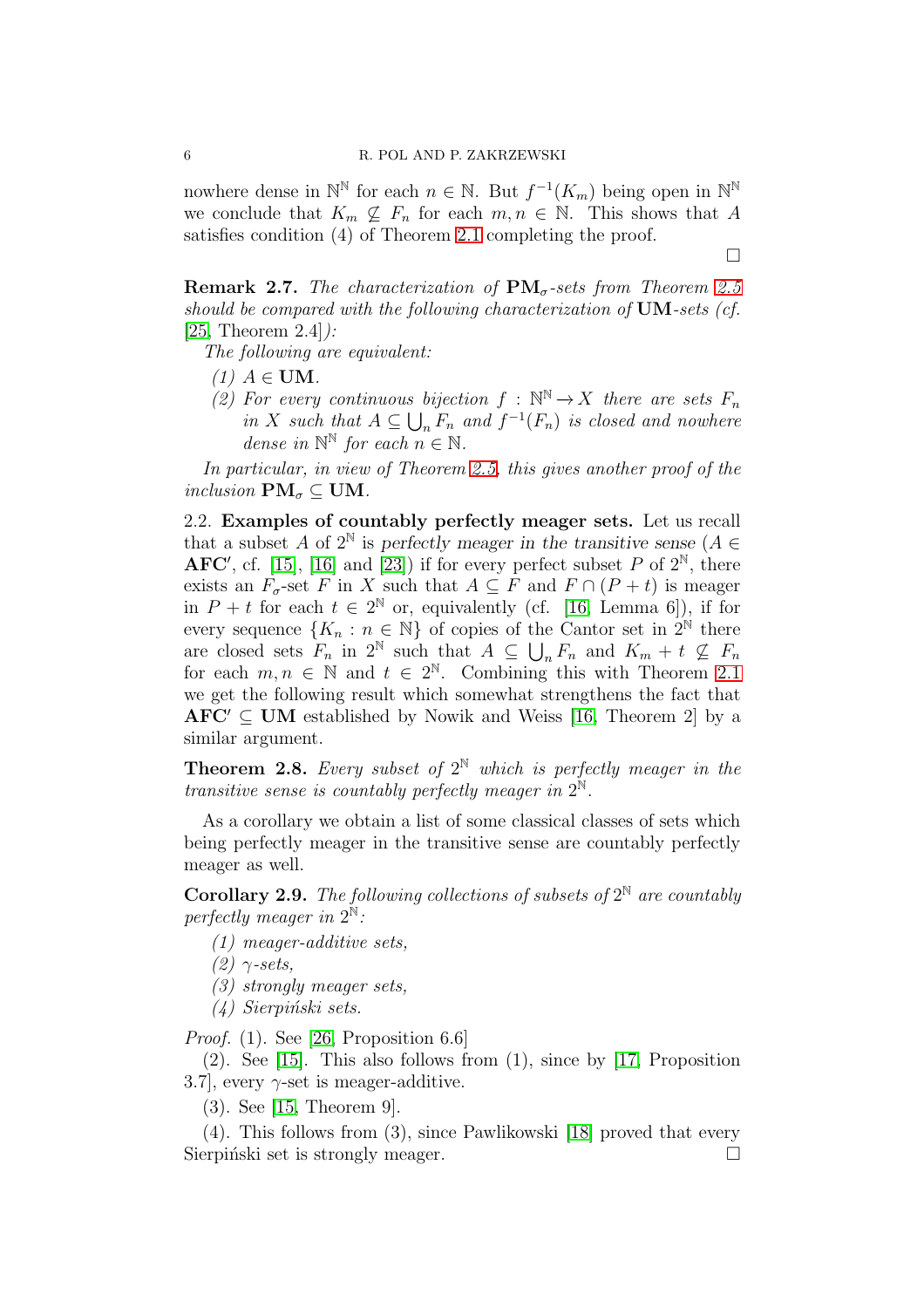The following result gives more examples of universally meager sets which are countably perfectly meager as well.

- Let us recall that given a perfect Polish space X a set  $A \subseteq X$ 
	- has the Hurewicz property, if every continuous image of A in  $\mathbb{N}^{\mathbb{N}}$ is bounded in the ordering  $\leq^*$  of eventual domination,
	- is a  $\lambda'$ -set in X if every countable set  $D \subseteq X$  is relatively  $G_{\delta}$  in  $A \cup D$ .

The cardinal number  $\mathfrak b$  is the minimal cardinality of a subset of  $\mathbb N^{\mathbb N}$ which is unbounded in the ordering  $\leq^*$ .

<span id="page-6-0"></span>Proposition 2.10. The following collections of sets are countably perfectly meager in the respective spaces:

- (1) subsets of a perfect Polish space X with the Hurewicz property and no perfect subsets; in particular, subsets of  $X$  of cardinality less than b,
- (2)  $\lambda'$ -subsets in a perfect Polish space X, in particular:
	- (a) sets in  $\mathbb{N}^{\mathbb{N}}$  of the form  $\{f_{\alpha} : \alpha < \mathfrak{b}\}\$  where
		- $\alpha < \beta <$  b implies  $f_{\alpha} <^* f_{\beta}$ ,
		- for every  $f \in \mathbb{N}^{\mathbb{N}}$  there is  $\alpha < \mathfrak{b}$  with  $f_{\alpha} \nleq^* f$ .
	- (b) Hausdorff  $(\omega_1, \omega_1^*)$ -gaps in  $\mathcal{P}(\mathbb{N})$ .

Proof. (1). This was actually shown in Proposition 2.3 of Zakrzewski [\[24\]](#page-16-0).

(2). Let A be a  $\lambda'$ -set in X. To prove that  $A \in PM_{\sigma}$ , we shall check condition (5) of Theorem [2.1.](#page-2-1) Clearly, A is an  $s_0$ -set. For a sequence  $\{K_n : n \in \mathbb{N}\}\$  of pairwise disjoint and disjoint from A copies of the Cantor set in X for each n let us pick a point  $d_n \in K_n$  and let  $D = \{d_n : n \in \mathbb{N}\}\.$  Then, A being a  $\lambda'$ -set, there is an  $F_{\sigma}$  set F in X such that  $A \subseteq F$  and  $F \cap D = \emptyset$ , so  $d_n$  witnesses that  $K_n \nsubseteq F$  for any  $n \in \mathbb{N}$ .

Sets described in (a) and (b) are classical examples of  $\lambda'$  sets due to Rothberger and Hausdorff (see [\[14\]](#page-16-10)).

 $\Box$ 

**Remark 2.11.** An easier way of proving that every Sierpiński set in  $2^{\mathbb{N}}$ in is  $\text{PM}_{\sigma}$  (cf. Corollary [2.9\)](#page-5-2) is to combine Proposition [2.10\(](#page-6-0)1) with Theorem  $\gamma$  of Fremlin and Miller  $[\tau]$  which states that every Sierpinski set has the Hurewicz property.

Likewise, another way of proving that every  $\gamma$ -set in  $2^{\mathbb{N}}$  is in  $\mathbf{PM}_{\sigma}$ (cf. Corollary [2.9\)](#page-5-2) is to combine Proposition [2.10\(](#page-6-0)1) with Theorem 2 of Galvin and Miller [\[6\]](#page-15-7) which states that every  $\gamma$ -set has the Hurewicz property.

On the other hand, the set described in Proposition [2.10\(](#page-6-0)2)(a), is  $\lambda'$ in  $\mathbb{N}^{\mathbb{N}}$  but does not have the Hurewicz property as an unbounded subset of  $\mathbb{N}^{\mathbb{N}}$ . Likewise, not every subset of  $2^{\mathbb{N}}$  with the Hurewicz property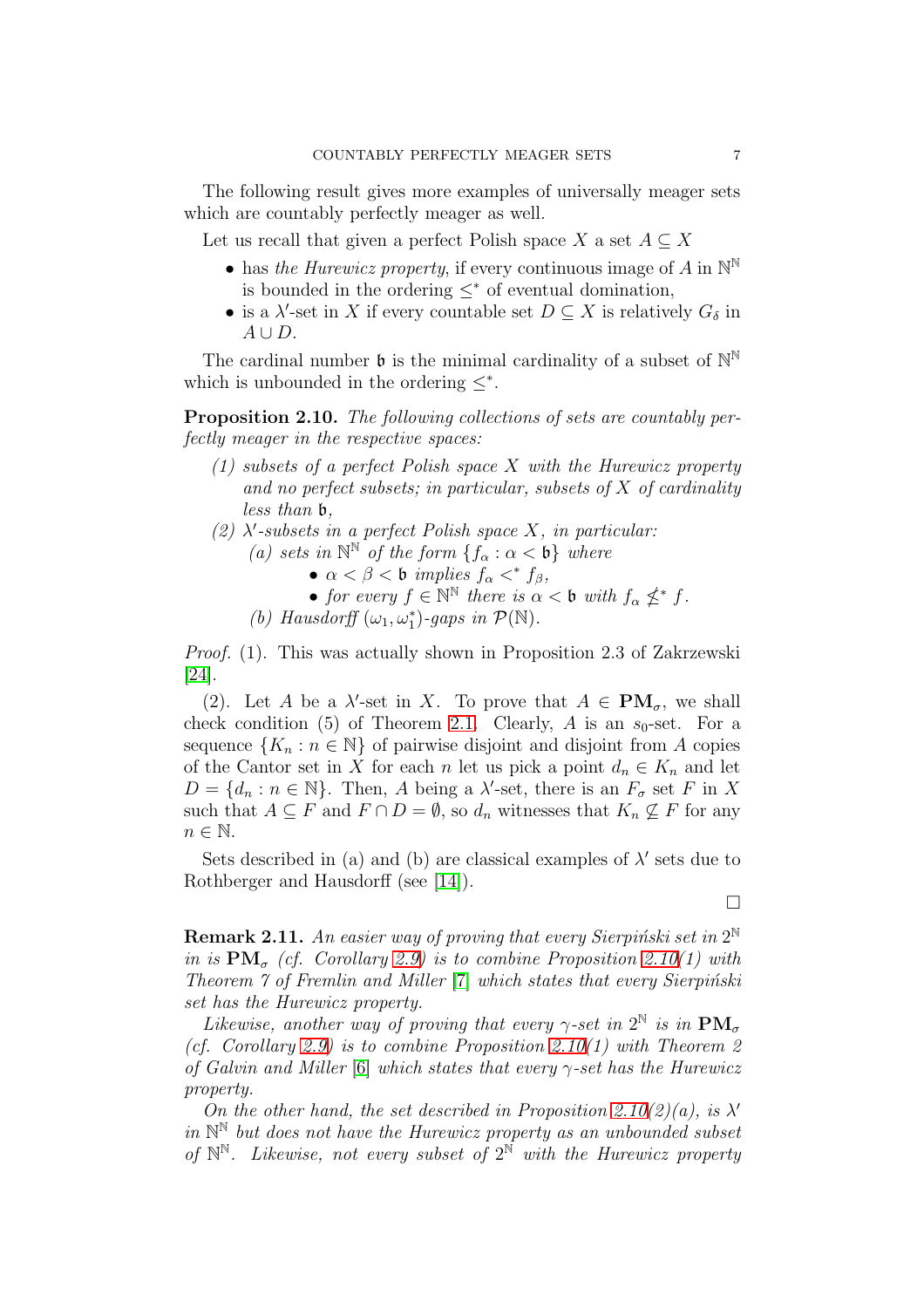<span id="page-7-0"></span>and no perfect subsets (cf. Proposition [2.10\(](#page-6-0)1)) is a  $\lambda'$ -set in  $2^{\mathbb{N}}$ , see Example [4.1](#page-11-0) in the comment section below.

# 3.  $PM_{\sigma}$  versus UM

Theorem [1.1,](#page-1-0) which we are now going to prove, reveals an essential difference between the classes UM and  $\text{PM}_{\sigma}$ .

*Proof of Theorem [1.1.](#page-1-0)* Let  $C_0, C_1, \ldots$  be pairwise disjoint meager Cantor sets in  $2^{\mathbb{N}}$  such that:

(1) each non-empty open set in  $2^N$  contains some  $C_n$ .

Let  $P = 2^{\mathbb{N}} \setminus \bigcup_n C_n$ .

We shall justify the theorem in three steps  $(A)$ ,  $(B)$  and  $(C)$ .

(A) We claim that there exists a set  $H \subseteq T \times P$  intersecting each vertical section  $\{t\} \times P$ ,  $t \in T$ , in a singleton, such that each  $F_{\sigma}$ -set in  $2^{\mathbb{N}} \times 2^{\mathbb{N}}$  containing H contains also  $\{t\} \times V$  for some  $t \in T$  and a non-empty open set V in  $2^{\mathbb{N}}$ .

Indeed, let  $\{F_t: t \in T\}$  be a parametrization on T of all  $F_{\sigma}$ -sets in  $2^{\mathbb{N}} \times 2^{\mathbb{N}}$ . For each  $t \in T$ , we pick  $(t, \varphi(t)) \in (\{t\} \times P) \setminus F_t$ , whenever this is possible, and we let  $\varphi(t)$  be an arbitrary fixed element of P, otherwise.

Let us check that the graph  $H = \{(t, \varphi(t)) : t \in T\}$  has the required property.

Let F be an  $F_{\sigma}$ -set in  $2^{\mathbb{N}} \times 2^{\mathbb{N}}$  containing H, and let  $t \in T$  be such that  $F = F_t$ . Then  $(t, \varphi(t)) \in F_t$ , hence  $F_t$  contains  $\{t\} \times P$ . Consequently, P being a dense  $G_{\delta}$ -set in  $2^{\mathbb{N}}$ , the Baire category theorem provides a non-empty open set V in  $2^{\mathbb{N}}$  with  $\{t\} \times V \subseteq F_t$ , completing the proof of the claim.

(B) For any  $s \in 2^{\leq N}$  let  $N_s = \{x \in 2^{\mathbb{N}} : s \subseteq x\}$  be the standard basic open set in  $2^{\mathbb{N}}$  determined by s.

Let  $\sim$  be the equivalence relation on  $2^{\mathbb{N}} \times 2^{\mathbb{N}}$ , whose equivalence classes are given by:

$$
[(x,y)]_{\sim} = \begin{cases} N_{x|n} \times \{y\}, & \text{if } y \in C_n, \\ \{(x,y)\}, & \text{if } y \in P \end{cases}
$$

Let  $\pi(x, y) = [(x, y)]_{\sim}$  be the quotient map onto the quotient space  $K = (2^{\mathbb{N}} \times 2^{\mathbb{N}}) / \sim$  (whose topology consists of sets  $U \subseteq K$  such that  $\pi^{-1}(U)$  is open in  $2^{\mathbb{N}} \times 2^{\mathbb{N}}$ ).

**Claim.** The space K is homeomorphic to  $2^{\mathbb{N}}$ .

The equivalence classes of ∼ form an upper-semicontinuous decomposition of  $2^{\mathbb{N}} \times 2^{\mathbb{N}}$  (i.e., the saturation of every closed set in  $2^{\mathbb{N}} \times 2^{\mathbb{N}}$ is closed). It follows that the decomposition space  $K = 2^N \times 2^N / \sim$  is metrizable (cf.  $[5,$  Theorem 4.2.13]). Moreover, K is compact, zerodimensional and has no isolated points, and hence the claim follows.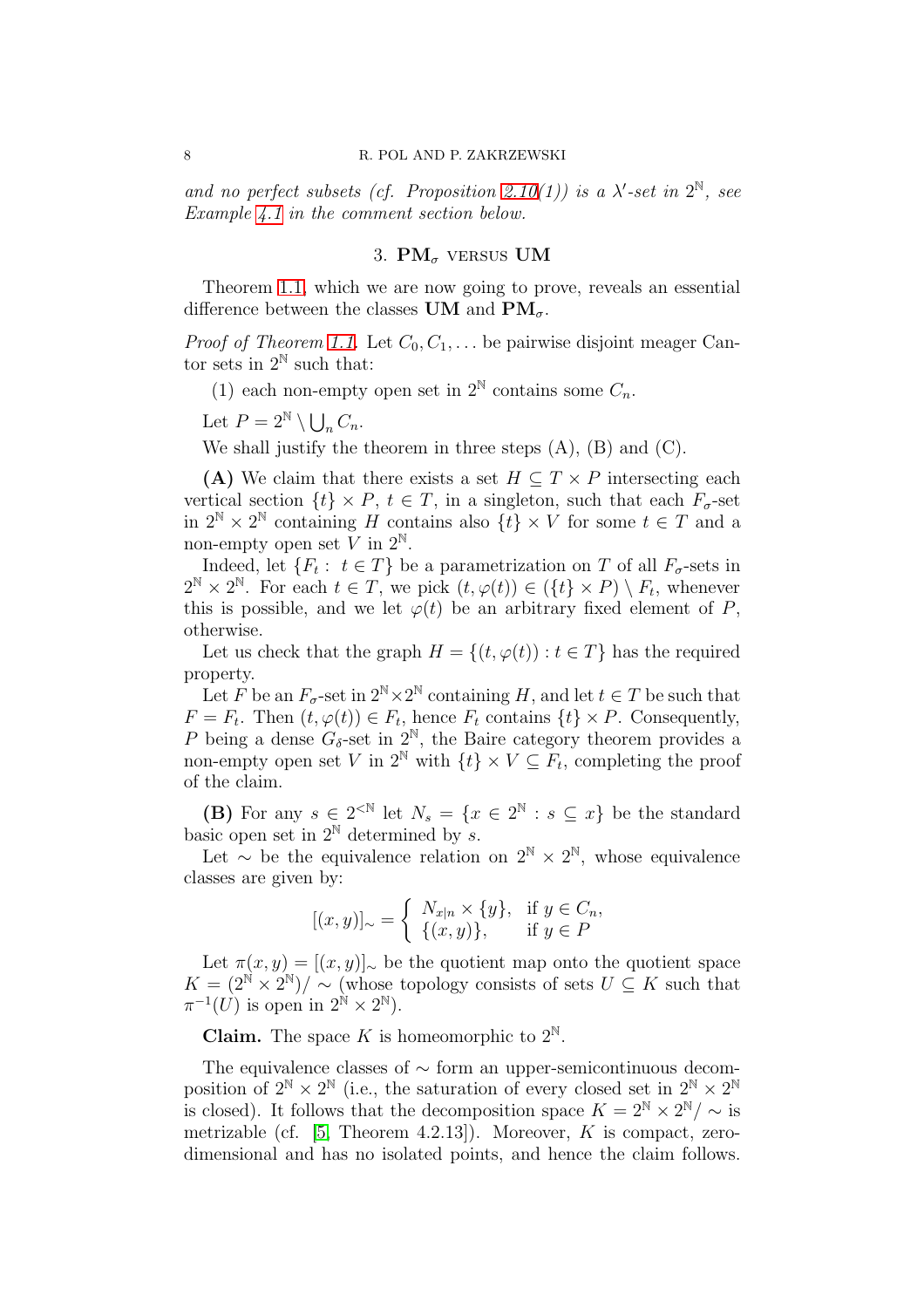However, for reader's convenience, we shall provide a direct argument to that effect, avoiding the metrization theorem.

Let  $\mathscr{B}$  consist of clopen subsets of  $2^{\mathbb{N}} \times 2^{\mathbb{N}}$  of the form  $N_s \times N_t$ , where  $s, t \in 2^{\leq N}$  and  $N_t \cap C_k = \emptyset$  for each  $k <$  length(s). We shall show that  $\{\pi(B): B \in \mathscr{B}\}\$ is a countable basis for K consisting of clopen sets.

First, let us note that each set from  $\mathscr B$  is saturated, i.e., is the union of equivalence classes. Indeed, if  $(x, y) \in N_s \times N_t$ ,  $N_t \cap \bigcup_{k \leq n} C_k = \emptyset$ and  $n = \text{length}(s)$ , then either  $y \in P$  and then  $[(x, y)]_{\sim} = \{(x, y)\}\$ or y ∈  $C_m$  for some  $m \geq n$  which implies that  $[(x, y)]_{\sim} = N_{x|m} \times \{y\} \subseteq$  $N_s \times N_t$ .

It follows that for each  $B \in \mathcal{B}$ ,  $\pi(B)$  and  $\pi((2^{\mathbb{N}} \times 2^{\mathbb{N}}) \setminus B)$  are disjoint open sets in K, hence  $\pi(B)$  is clopen in K.

Next, let us fix an open set W in K and let  $c = \pi(x, y) \in W$ . Then, since  $\pi^{-1}(W)$  is open in  $2^{\mathbb{N}} \times 2^{\mathbb{N}}$  and  $(x, y) \in \pi^{-1}(W)$ , we have  $N_{x|n} \times N_{y|m} \subseteq \pi^{-1}(W)$  for some n and m. Moreover, if  $y \in \bigcup_{k}^{s} C_k$ , then we additionally assume that n is the unique k for which  $y \in C_k$  (let us note that in this case  $(x, y) \in N_{x|n} \times \{y\} \subseteq \pi^{-1}(W)$ ). In any case,  $y \notin \bigcup_{k < n} C_k$  and  $\bigcup_{k < n} C_k$  being closed, there is large enough  $m' \geq m$ for which  $N_{y|m'} \cap \bigcup_{k. Then  $B = N_{x|n} \times N_{y|m'} \in \mathscr{B}$  and  $\pi(B)$$ is a neighbourhood of  $c$  contained in  $W$ .

We have checked that  $\{\pi(B) : B \in \mathcal{B}\}\$ is a countable basis for K consisting of clopen sets. Clearly, no  $\pi(B)$  is a singleton, hence K has no isolated points.

Finally, the equivalence classes of  $\sim$  are closed in  $2^{\mathbb{N}} \times 2^{\mathbb{N}}$ , hence the singletons of  $K$  are closed.

It follows that the space  $K$ , being  $T_1$  and having a basis consisting of clopen sets, is also Hausdorff and it is compact as a continuous image of  $2^{\mathbb{N}} \times 2^{\mathbb{N}}$ . Consequently, being a compact, Hausdorff, second countable, zero-dimensional topological space without isolated points, K is homeomorphic to  $2^{\mathbb{N}}$ , which completes the proof of the claim.

Let us also note that the sets

(2)  $P_s = \pi(N_s \times C_n),$ 

where  $s \in 2^{\lt N}$  and  $n = \text{length}(s)$ , are perfect subsets of K.

(C) Finally, let  $E = \pi(H)$  (cf. (A)). Clearly, E is a homeomorphic copy of  $H$  in  $K$  and  $T$  is the injective image of  $E$  under the continuous function  $proj_1 \circ \pi^{-1} | E$ , where  $proj_1$  is the projection of  $2^{\mathbb{N}} \times 2^{\mathbb{N}}$  onto the first axis.

We shall show that

(3) E is not a  $\mathbf{PM}_{\sigma}$ -set in K.

To that end, let us consider an  $F_{\sigma}$ -set  $F^*$  in K such that  $E \subseteq F^*$ . Then

(4)  $F = \pi^{-1}(F^*)$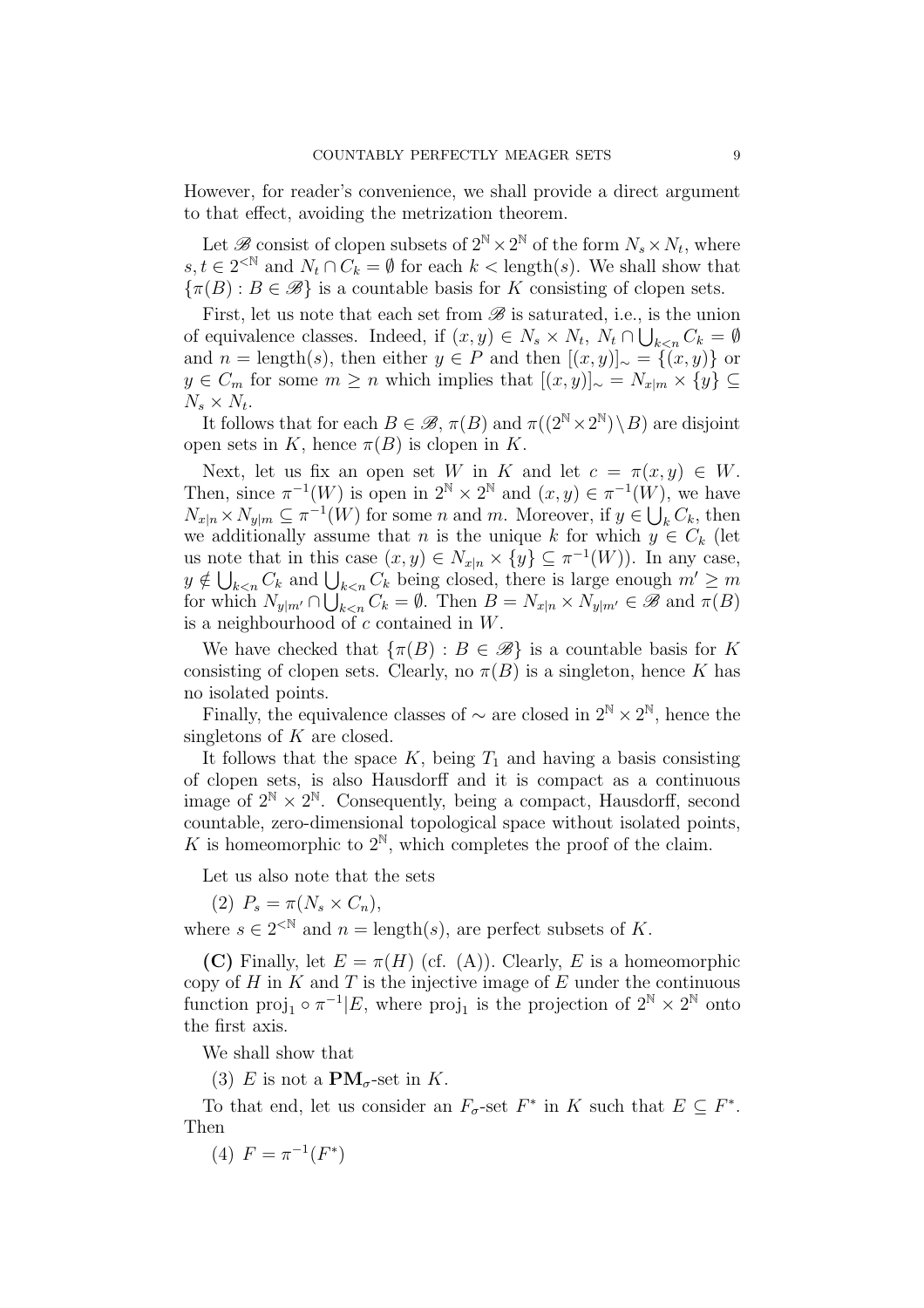is an  $F_{\sigma}$ -set in  $2^{\mathbb{N}} \times 2^{\mathbb{N}}$  containing H, so there are  $t \in T$  and a non-empty open set V in  $2^{\mathbb{N}}$  such  $\{t\} \times V \subseteq F$ , cf. (A).

Let us fix  $C_n \subseteq V$  (cf. (1)) and let  $s = t|n$  be the unique sequence in  $2^n$  such that  $t \in N_s$ . We have  $\{t\} \times C_n \subseteq F$  and let us notice that  $\pi({t} \times C_n) = P_s$  (cf. (2)).

Consequently,  $P_s \subseteq F^*$ , cf. (4).

It follows that any  $F_{\sigma}$ -set in K containing E also contains some  $P_s$ , which confirms  $(3)$ , completing the proof of the theorem.

 $\Box$ 

As a corollary we have the following result which shows that, at least consistency–wise, the classes UM and  $\mathbf{PM}_{\sigma}$  are different (part (1)).

Its part (2) strengthens the result of Nowik, Scheepers and Weiss [\[15\]](#page-16-4) that assuming the Continuum Hypothesis there is a  $\lambda$ -set in  $2^{\mathbb{N}}$ which is not perfectly meager in the transitive sense  $(A \text{ a } \lambda \text{-set if every})$ countable set  $D \subseteq A$  is relatively  $G_{\delta}$  in A).

Part  $(3)$  strengthens the result of Sierpinski [\[21\]](#page-16-2) that (assuming the continuum hypothesis)  $\lambda'$ -property is not invariant under homeomorphisms.

### <span id="page-9-0"></span>Theorem 3.1.

- (1) If there exists a universally meager set in  $2^{\mathbb{N}}$  of cardinality of the continuum, then there is also one which is not countably perfectly meager.
- (2) If there exists a  $\lambda$ -set in  $2^{\mathbb{N}}$  of cardinality of the continuum, then there is also one which is not countably perfectly meager.
- (3) If there exists a  $\lambda'$ -set in  $2^{\mathbb{N}}$  of cardinality of the continuum, then there is also one whose homeomorphic copy in  $2^{\mathbb{N}}$  is not countably perfectly meager. In particular, the class  $\mathbf{PM}_{\sigma}$  is not closed with respect to homeomorphic images.

In particular, assuming the continuum hypothesis there is a  $\lambda'$ -set in  $2^{\mathbb{N}}$  whose homeomorphic copy in  $2^{\mathbb{N}}$  is not countably perfectly meager.

Proof. We keep the notation from the proof of Theorem [1.1.](#page-1-0) For a set  $T \subseteq 2^{\mathbb{N}}$  of cardinality  $2^{\aleph_0}$  let  $H \subseteq T \times P$  and  $E \subseteq 2^{\mathbb{N}}$  satisfy the assertions of Theorem [1.1.](#page-1-0)

(1) and (2). It suffices to notice that if  $T$  is either universally meager or a  $\lambda$ -set, then so is E, respectively (cf. [\[24\]](#page-16-0)). But  $E \notin PM_{\sigma}$ .

(3). It can be readily checked that if T is a  $\lambda'$ -set in  $2^N$ , then H is  $\lambda'$ -set in  $2^{\mathbb{N}} \times P$ . Since P can be homeomorphically embedded as a dense  $G_{\delta}$ -set in  $2^{\mathbb{N}}$ , we may identify H with a  $\lambda'$ -set in  $2^{\mathbb{N}}$ . But then E is a homeomorphic copy of H in  $2^{\mathbb{N}}$  which is not  $\mathbf{PM}_{\sigma}$  in  $2^{\mathbb{N}}$ .

 $\Box$ 

We close this section by showing that like UM (see [\[24\]](#page-16-0)) (but, at least consistency–wise, unlike PM, see [\[19\]](#page-16-11)), the class  $\mathbf{PM}_{\sigma}$  is closed under products.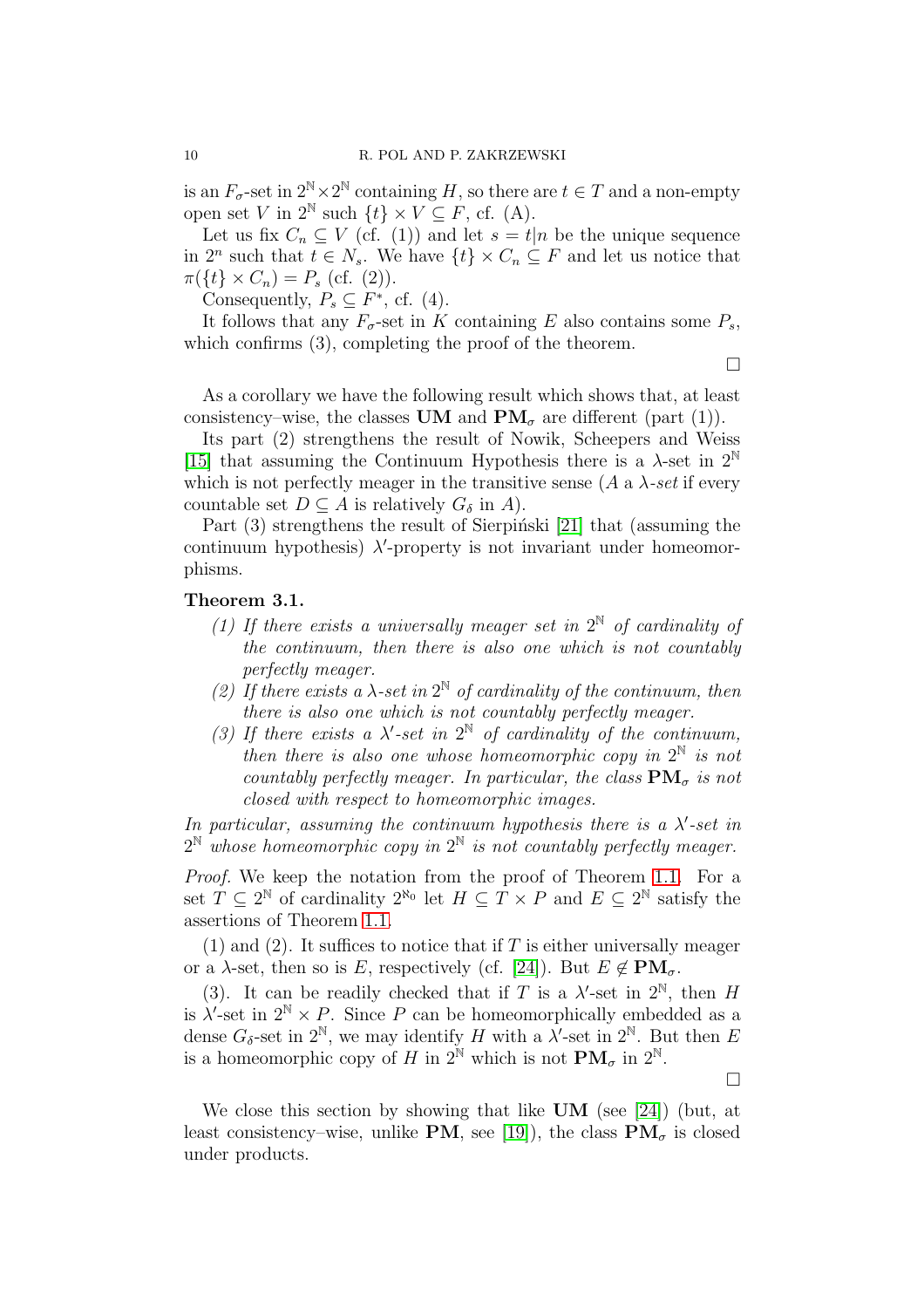<span id="page-10-0"></span>**Theorem 3.2.** The product of two countably perfectly meager sets is countably perfectly meager in the sense that if A and B are  $\text{PM}_{\sigma}$ -sets in perfect Polish spaces X and Y, respectively, then  $A \times B$  is a  $\text{PM}_{\sigma}$ -set in  $X \times Y$ .

*Proof.* Let A and B be  $\text{PM}_{\sigma}$ -sets in perfect Polish spaces X and Y, respectively.

To prove that  $A \times B$  is a  $\mathbf{PM}_{\sigma}$ -set in  $X \times Y$ , we shall check condition (3) of Theorem [2.1.](#page-2-1)

Let  $\{K_n : n \in \mathbb{N}\}\$ be a sequence of Cantor sets in  $Z = X \times Y$  and for each n let  $L_n$  and  $M_n$  be the images of  $K_n$  under projections of Z onto  $X$  and  $Y$ , respectively.

Let  $S = \{n \in \mathbb{N} : L_n \text{ is uncountable}\}\$ and for each  $n \in S$  let us pick a Cantor set  $L'_n \subseteq L_n$ . Likewise, let  $T = \{n \in \mathbb{N} : M_n \text{ is uncountable}\}\$ and for each  $n \in T$  let us pick a Cantor set  $M'_n \subseteq M_n$ .

The sets  $A$  and  $B$  being countably perfectly meager, there are sequences  $\{F_i^A : i \in \mathbb{N}\}\$  and  $\{F_j^B : j \in \mathbb{N}\}\$  of closed sets in X and Y, respectively, such that  $A \subseteq \bigcup_i F_i^A$ ,  $B \subseteq \bigcup_j F_j^B$ ,  $L'_m \nsubseteq F_i^A$  and  $M'_n \nsubseteq F_j^B$  whenever  $m \in S$ ,  $n \in T$  and  $n, m, j, i \in \mathbb{N}$ .

Let  $F_{i,j} = F_i^A \times F_j^B$  for  $i, j \in \mathbb{N}$ .

Clearly,  $A \times B \subseteq \bigcup_{i,j} F_{i,j}$  and we claim that for any  $n, i, j$  we have  $K_n \nsubseteq F_{i,j}$ .

Indeed, let us notice that  $S \cup T = \mathbb{N}$  since for each n we have  $K_n \subseteq$  $L_n \times M_n$ . It follows that either  $L'_n \nsubseteq F_i^A$  (if  $n \in S$ ) or  $M'_n \nsubseteq F_j^B$  (if  $n \in T$ , so in either case  $K_n \nsubseteq F_{i,j}$ . This completes the proof.  $\Box$ 

### 4. Comments

<span id="page-10-2"></span><span id="page-10-1"></span>4.1. PM<sub> $\sigma$ </sub> versus  $\lambda'$ , Hurewicz property and AFC'. The relationship of classes of subsets of  $2^N$  with the Hurewicz property (and no perfect subsets, cf. Proposition [2.10\(](#page-6-0)1)), or of  $\lambda'$ -sets (cf. Proposition  $2.10(2)$  $2.10(2)$ , or of  $\text{AFC}'$ -sets (cf. Theorem [2.9\)](#page-5-2) to an apparently larger class of  $PM_{\sigma}$ -sets seems particularly close.

E.g., the characterizations of  $\text{PM}_{\sigma}$ -sets given in Theorem [2.1](#page-2-1) somewhat resemble the following characterization of sets with the Hurewicz property, obtained by Just, Miller, Scheepers and Szeptycki [\[11,](#page-15-9) Theorem 5.7]:  $A \subseteq 2^{\mathbb{N}}$  has the Hurewicz property if and only if for every sequence  $\{K_n : n \in \mathbb{N}\}\$  of copies of the Cantor set in  $2^{\mathbb{N}}$  disjoint from A there are closed sets  $F_n$  in  $2^{\mathbb{N}}$  such that  $A \subseteq \bigcup_n F_n$  and  $K_m \cap F_n = \emptyset$ for each  $m, n \in \mathbb{N}$ . In particular, if  $A \subseteq 2^{\mathbb{N}}$  has either the Hurewicz property or  $\lambda'$ -property, then for every countable set  $D \subseteq 2^{\mathbb{N}}$  disjoint from A there is an  $F_{\sigma}$ -set F in  $2^{\mathbb{N}}$  such that  $A \subseteq F$  and  $F \cap D = \emptyset$ .

The following example, based on a result of Bartoszynski and Shelah [\[4\]](#page-15-10) and classical ideas of Rothberger (cf. [\[14\]](#page-16-10)), shows that there exists (in ZFC) a countably perfectly meager set in  $2^N$  of cardinality b which lacks the latter property and thus has neither the Hurewicz nor  $\lambda'$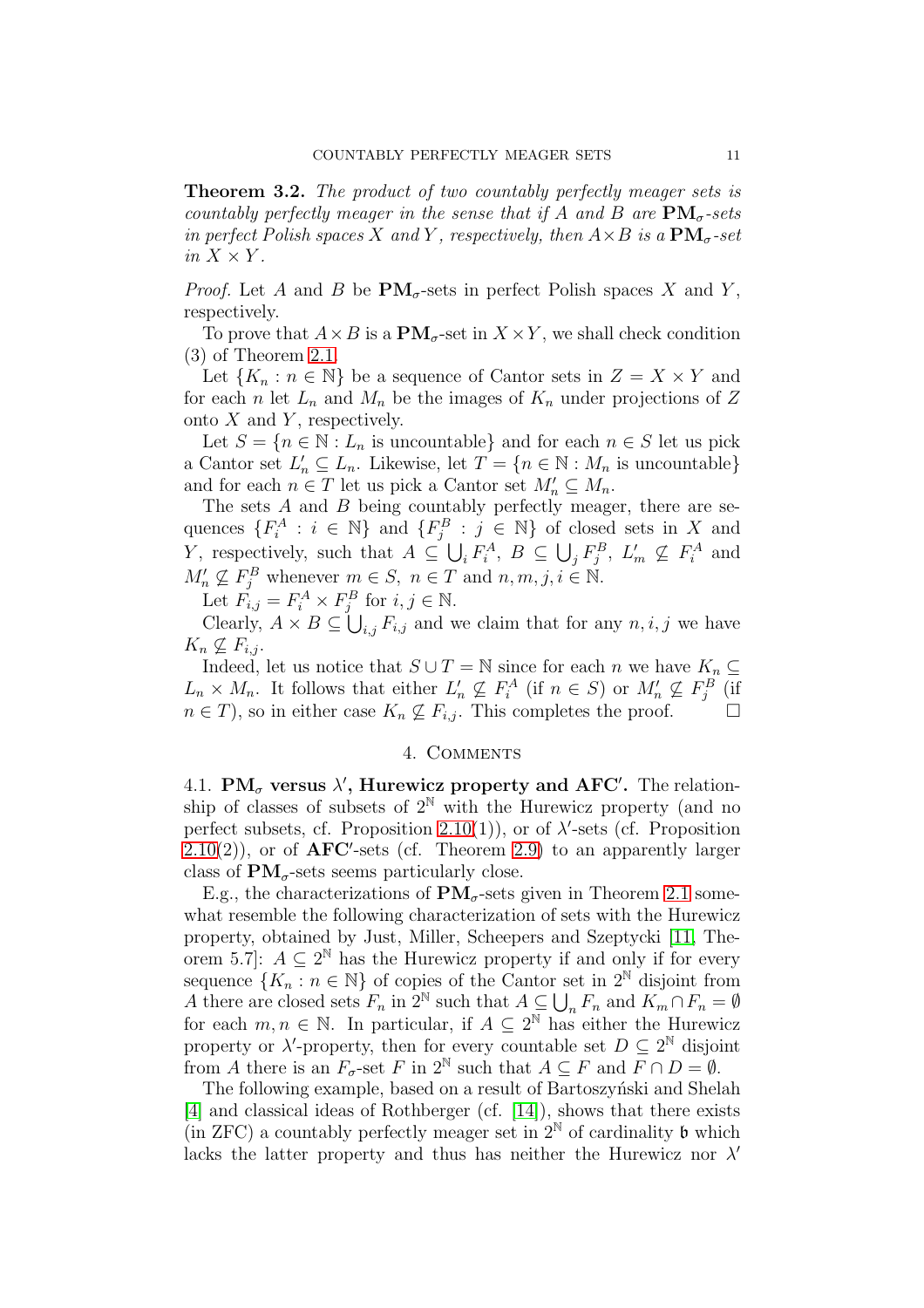property. It also shows that the Hurewicz and  $\lambda'$  properties are not the same.

<span id="page-11-0"></span>**Example 4.1.** Inductively, one easily constructs a subset  $\{f_{\alpha} : \alpha < \mathfrak{b}\}\$ of  $\mathbb{N}^{\mathbb{N}}$  with the following properties (cf. Proposition [2.10\(](#page-6-0)2(a))):

- $f_{\alpha}$  is strictly increasing,
- $\alpha < \beta <$  b implies  $f_{\alpha} <^* f_{\beta}$ ,
- for every  $f \in \mathbb{N}^{\mathbb{N}}$  there is  $\alpha < \mathfrak{b}$  with  $f_{\alpha} \nleq^* f$ .

By identifying each  $f_{\alpha}$  with the characteristic function of its range, we obtain a homeomorphic copy  $A$  of  $\{f_{\alpha} : \alpha < \mathfrak{b}\}\$ in  $2^{\mathbb{N}}$ .

Let  $B = A \cup \mathbb{Q}$ , where  $\mathbb{Q}$  consists of all eventually zero binary sequences. Then:

- $\{f_{\alpha} : \alpha < \mathfrak{b}\}\$ , being unbounded in  $\mathbb{N}^{\mathbb{N}}\$ , does not have the Hurewicz property,
- $\{f_{\alpha} : \alpha < b\}$  is a  $\lambda'$ -set in  $\mathbb{N}^{\mathbb{N}}$  (cf. Proposition [2.10\(](#page-6-0)2)(a)),
- B has the Hurewicz property and has no perfect subsets (cf. [\[4,](#page-15-10) Theorem 1], [\[22,](#page-16-12) Theorem 2.12] and Remark [4.2](#page-11-1) below) so, by Proposition [2.10\(](#page-6-0)1), B is countably perfectly meager in  $2^{\mathbb{N}}$ ,
- A is countably perfectly meager in  $2^{\mathbb{N}}$  as a subset of B,
- A does not the Hurewicz property as the homeomorphic image of  $\{f_\alpha : \alpha < \mathfrak{b}\},\$
- if F is any  $F_{\sigma}$ -set in  $2^{\mathbb{N}}$  such that  $A \subseteq F$ , then  $F \cap \mathbb{Q} \neq \emptyset$  (since otherwise F viewed as a subset of  $\mathbb{N}^{\mathbb{N}}$  is bounded, whereas A is unbounded). In particular, neither A nor B are  $\lambda'$ -sets in  $2^{\mathbb{N}}$ .

<span id="page-11-1"></span>Remark 4.2. It seems useful to indicate another proof of the fact that the set  $B$  described in Example [4.1](#page-11-0) has the Hurewicz property. In fact, in the argument below it is enough to assume that  $\{f_\alpha : \alpha < \mathfrak{b}\}\$ is any well-ordered by eventual domination and unbounded subset of  $\mathbb{N}^{\mathbb{N}}$ , h:  $\mathbb{N}^{\mathbb{N}} \to P$  is a homeomorphism onto the set P of irrationals in  $I = [0,1],$  $\mathbb{Q} = I \setminus P$ ,  $A = \{h(f_\alpha) : \alpha < \mathfrak{b}\}\$ and  $B = A \cup \mathbb{Q}$ .

Let us recall that the Hurewicz property of  $H \subseteq I$  is equivalent to the following covering property (this is the original Hurewicz's definition,  $cf. [22]$  $cf. [22]$ :

ß

for each sequence  $\mathcal{U}_1, \mathcal{U}_2, \ldots$  of open in I covers of H, there are finite subfamilies  $\mathcal{F}_n \subseteq \mathscr{U}_n$  such that  $H \subseteq \bigcup_n \bigcap_{m \geq n} (\bigcup \mathcal{F}_m)$ .

*Proof.* Let  $\mathcal{U}_1, \mathcal{U}_2, \ldots$  be open in *I* covers of *B* and let  $G = \bigcap_n (\bigcup \mathcal{U}_n)$ . Since  $I \setminus G = P \setminus G$  is  $\sigma$ -compact and so is  $S = h^{-1}(P \setminus G)$ , there is  $f \in \mathbb{N}^{\mathbb{N}}$  such that  $g \leq^* f$  for any  $g \in S$ . Let us pick  $\alpha < \mathfrak{b}$  so that  $f_{\alpha} \nleq^* f$ . Then  $T = \{g \in \mathbb{N}^{\mathbb{N}} : f_{\alpha} \leq^* g\}$  is an  $F_{\sigma}$ -set in  $\mathbb{N}^{\mathbb{N}}$  disjoint from S and  $f_{\beta} \in T$ , whenever  $\beta \geq \alpha$ .

Let  $L = h(T) \cup \mathbb{Q}$ . Then  $|B \setminus L| < \mathfrak{b}$ , as  $B \setminus L \subseteq \{h(f_{\varepsilon}) : \xi < \alpha\}.$ Consequently,  $B \setminus L$  has the Hurewicz property and since  $B \setminus L \subseteq G$ , there are finite collections  $\mathcal{F}'_n \subseteq \mathscr{U}_n$  such that  $B \setminus L \subseteq \bigcup_n \bigcap_{m \geq n} (\bigcup \mathcal{F}'_m)$ .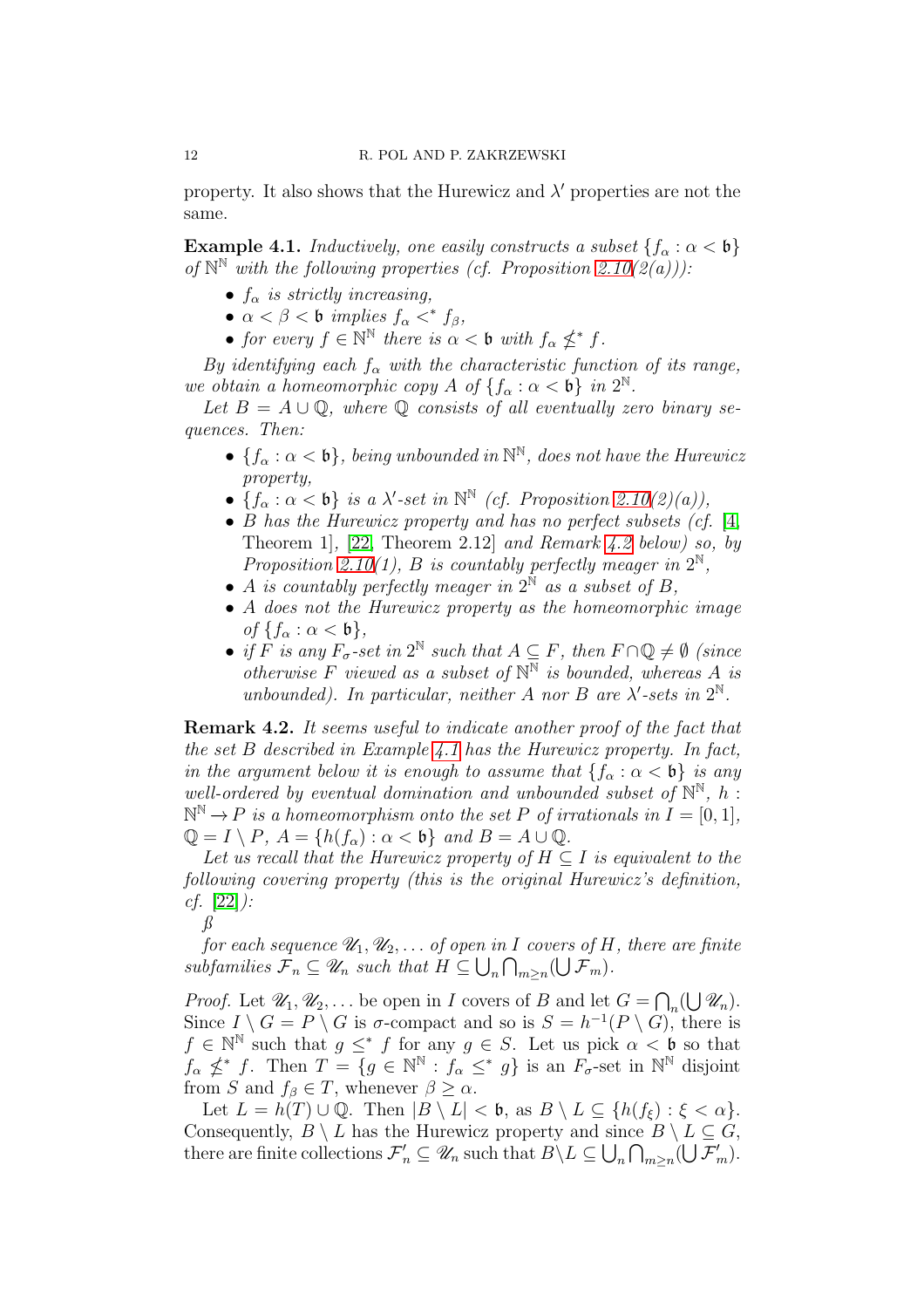Let us notice that the set L is  $\sigma$ -compact in I so it also has the Hurewicz property and since  $L \subseteq G$ , we can pick finite  $\mathcal{F}''_n \subseteq \mathscr{U}_n$  such that  $L \subseteq \bigcup_n \bigcap_{m \geq n} (\bigcup \mathcal{F}'_m)$ .

Then, letting  $\mathcal{F}_n = \mathcal{F}'_n \cup \mathcal{F}''_n$ , we get finite collections  $\mathcal{F}_n \subseteq \mathscr{U}_n$ such that  $B \subseteq \bigcup_n \bigcap_{m \geq n} (\bigcup \mathcal{F}_m)$ . This shows that B has the Hurewicz property.  $\Box$ 

The fact that  $\text{AFC}'$ -subsets of  $2^{\mathbb{N}}$  are closely related to  $\text{PM}_{\sigma}$ -sets in  $2^{\mathbb{N}}$  is revealed by the following characterization of Bartoszyński (private communication). We are grateful to Tomek Bartoszyński for allowing us to include his result in our paper.

**Proposition 4.3** (T. Bartoszyński). For a set  $A \subseteq 2^{\mathbb{N}}$  the following are equivalent:

- (1)  $A \in PM_{\sigma}$ .
- (2) for every perfect subset P of  $2^{\mathbb{N}}$ , there exists an  $F_{\sigma}$ -set F in  $2^{\mathbb{N}}$ such that  $A \subseteq F$  and  $F \cap (P + q)$  is meager in  $P + q$  for every  $q \in \mathbb{Q}$ , where  $\mathbb Q$  consists of all eventually zero binary sequences.

*Proof.* Implication (1)  $\Rightarrow$  (2) follows directly from the definition of countably perfectly meager sets.

To prove that  $(2) \Rightarrow (1)$ , we shall appeal to condition  $(2)$  of Theorem [2.1.](#page-2-1) So let  $\{K_n : n \in \mathbb{N}\}\$  be a sequence of Cantor sets in  $2^{\mathbb{N}}$ . For each n one can pick a non-empty relatively open compact set  $L_n$  in  $K_n$  (an intersection of  $K_n$  with a basic neighborhood in  $2^N$ ) and  $q_n \in \mathbb{Q}$  such that all points in  $T_n = L_n + q_n$  have n first coordinates zero, and the sets  $T_n$  are pairwise disjoint. Then the union P of  $\{0\}$  and the sets  $T_n$ is perfect and  $(K_n + q_n) \cap P$  has relatively non-empty interior in P for each  $n \in \mathbb{N}$ .

Using (2), we fix an  $F_{\sigma}$ -set F in 2<sup>N</sup> such that  $A \subseteq F$  and  $(F+q) \cap F$ is meager in P for every  $q \in \mathbb{Q}$ .

But now it is clear that  $K_n \subseteq F$  for no  $n \in \mathbb{N}$ , since otherwise we would have  $(K_n + q_n) \cap P \subseteq (F + q_n) \cap P$ , contradicting the choice of F.

 $\Box$ 

The following example is a slight modification of a remarkable con-struction of Reclaw [\[20\]](#page-16-13) and shows that, at least consistently, there exists a countably perfectly meager in  $2^{\mathbb{N}}$ , in fact a  $\lambda'$ -set in  $2^{\mathbb{N}}$ , which is not perfectly meager in the transitive sense (a similar construction was also used by Weiss [\[23,](#page-16-6) Theorem 3] in his proof that the existence of a universally meager set in  $2^{\mathbb{N}}$  of cardinality of the continuum implies that there is also one which is not perfectly meager in the transitive sense). This is also yet another (cf. Theorem [3.1\)](#page-9-0) strengthening of the result of Nowik, Scheepers and Weiss [\[15\]](#page-16-4) that under the Continuum Hypothesis there is a  $\lambda$ -set in  $2^{\mathbb{N}}$  which is not perfectly meager in the transitive sense.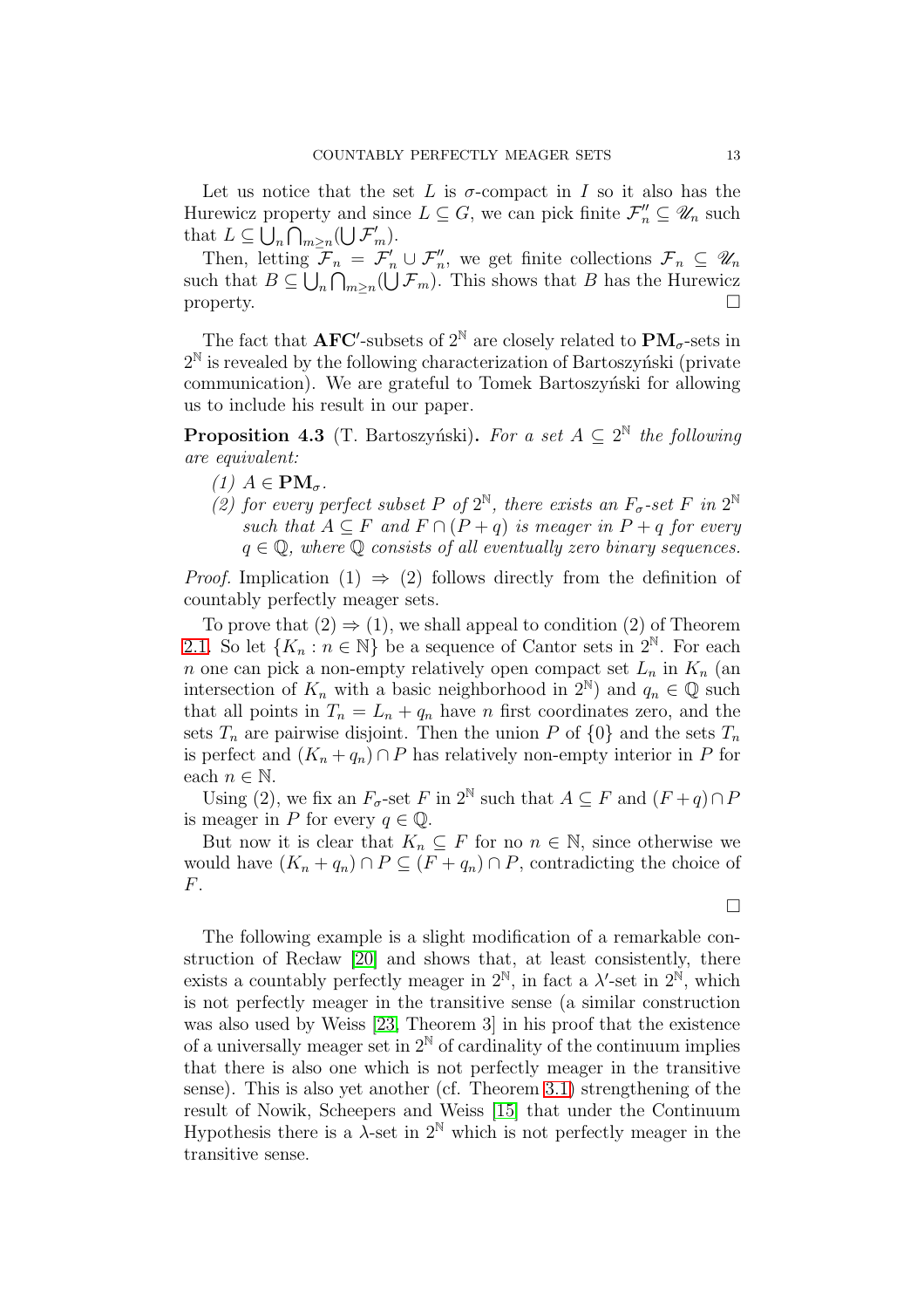<span id="page-13-0"></span>**Example 4.4.** Let us assume that there exists a  $\lambda'$ -set in  $2^{\mathbb{N}}$  of cardinality of the continuum.

- Let C, D be disjoint copies of the Cantor set in  $2^N$  such that
- (1) the operation + of addition is a homeomorphism between  $C \times D$ and  $C + D$  (cf. [\[20\]](#page-16-13)).

Let  $T \subseteq C$  be a  $\lambda'$ -set in C of cardinality of the continuum.

Arguing as in part  $(A)$  of the proof of Theorem [1.1,](#page-1-0) we obtain a set  $H \subseteq T \times D$  intersecting each vertical section  $\{t\} \times D$ ,  $t \in T$ , in a singleton, such that

(2) each  $F_{\sigma}$ -set in  $C \times D$  containing H contains also  $\{t\} \times D$  for some  $t \in T$ .

Now, T being a  $\lambda'$ -set in C, one readily checks that H is a  $\lambda'$ -set in  $C \times D$  (cf. the proof of Theorem [3.1\(](#page-9-0)3)). It follows that, cf. (1), if we let  $Y = +(H)$ , then Y is a  $\lambda'$ -set in  $C + D$  and hence also in  $2^{\mathbb{N}}$ .

On the other hand,  $Y$  is not perfectly meager in the transitive sense. Indeed, if F is an arbitrary  $F_{\sigma}$ -set in  $2^{\mathbb{N}}$  with  $Y \subseteq F$  and we let  $E =$  $(+)^{-1}(F \cap (C + D))$ , then E is an  $F_{\sigma}$ -set in  $C \times D$  containing H so it also contains, cf. (2),  $\{t\} \times D$  for some  $t \in T$ . Consequently,  $t + D \subseteq F$ , completing the proof.

<span id="page-13-1"></span>4.2. Remarks on related  $\sigma$ -ideals. In this section  $\mathcal F$  always denotes a countable (possibly finite but non-empty) collection of perfect sets in a perfect Polish space X.

If I is a  $\sigma$ -ideal of subsets of X, then by  $I^*$  we denote the  $\sigma$ -ideal generated by the closed subsets of  $X$  which belong to  $I$ .

4.2.1. The  $\sigma$ -ideals  $MGR(\mathcal{F})$ . Following Kechris and Solecki [\[13\]](#page-16-14) let us put

 $MGR(\mathcal{F}) = \{A \subseteq X : A \cap P \text{ is meager in } P \text{ for every } P \in \mathcal{F}\}.$ 

Let us note that  $MGR(\mathcal{F})$  is a  $\sigma$ -ideal on X generated by Borel, in fact  $F_{\sigma\delta}$ -sets, and fulfills the c.c.c. Moreover, the quotient Boolean algebra  $Bor(X)/(MGR(\mathcal{F}) \cap Bor(X))$  is isomorphic to the Cohen algebra, cf. [\[3\]](#page-15-1). Clearly, the intersection of all  $\sigma$ -ideals of the form  $MGR(\mathcal{F})$  is precisely the  $\sigma$ -ideal **PM**.

On the other hand, by [\[24,](#page-16-0) Theorem 2.1], the  $\sigma$ -ideal **UM** is the intersection of all  $\sigma$ -ideals I on X such that the quotient Boolean algebra  $Bor(X)/(I \cap Bor(X))$  is isomorphic to the Cohen algebra. Any such I is precisely of the form  $\mathscr{M}(X,\tau)$ , by which we denote the  $\sigma$ -ideal consisting of meager sets with respect to a perfect Polish topology  $\tau$ on X giving the original Borel structure of X.

4.2.2. The  $\sigma$ -ideals  $MGR^*(\mathcal{F})$ . By the definition (see the beginning of Section [4.2\)](#page-13-1), the  $\sigma$ -ideal  $MGR^*(\mathcal{F})$  consists of such sets  $A \subseteq X$  that there exists an  $F_{\sigma}$ -set F in X with  $A \subseteq F$  and such that  $F \cap P$  is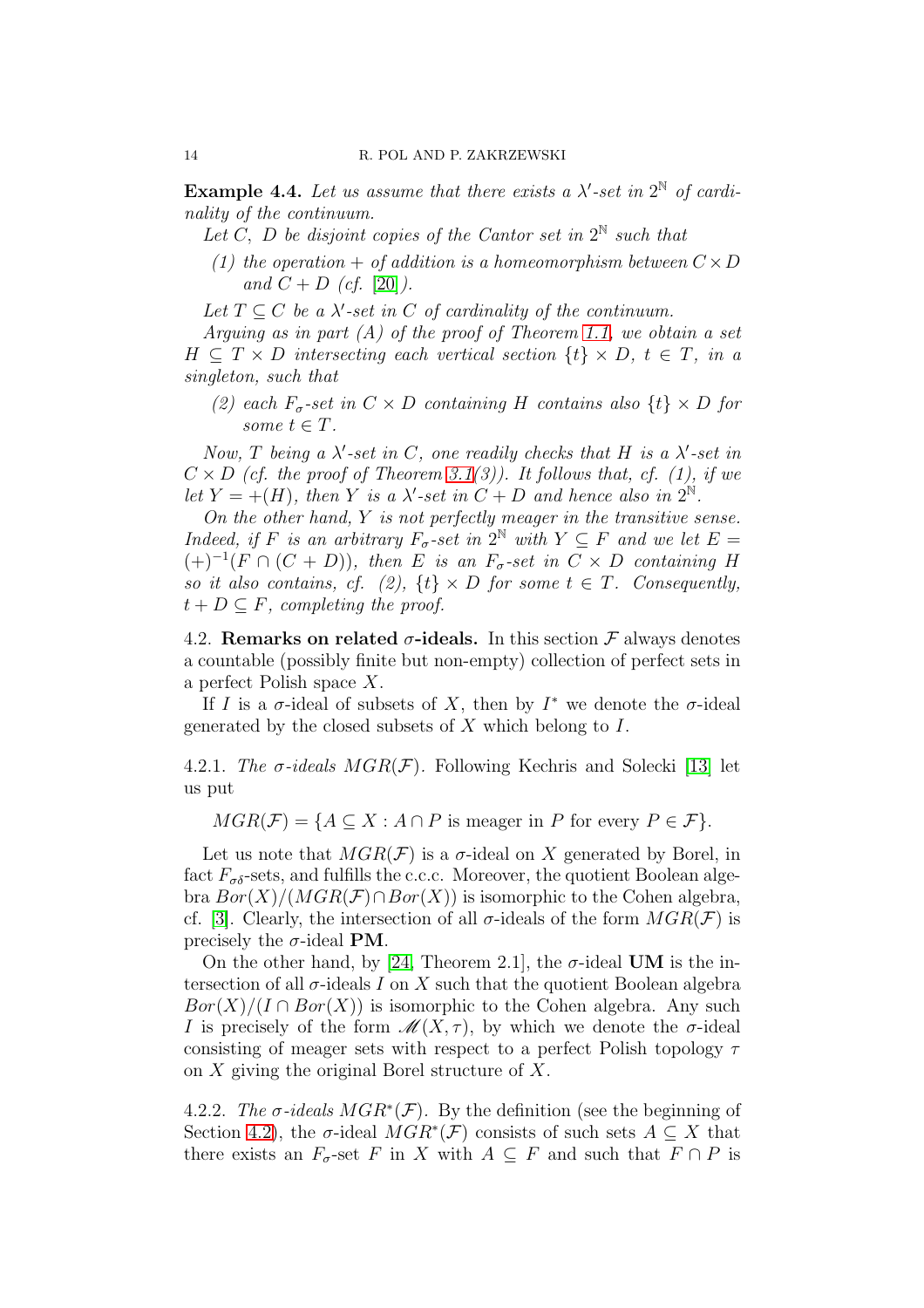meager in P for every  $P \in \mathcal{F}$ . It is the  $\sigma$ -ideal  $MGR^*(\mathcal{F})$  (not the  $\sigma$ ideal  $MGR(\mathcal{F})$  erroneously employed in [\[3,](#page-15-1) Theorem 7, (1)  $\Rightarrow$  (3)]) that is relevant to the definition of countably perfectly meager sets. Indeed, the intersection of all  $\sigma$ -ideals of the form  $MGR^*(\mathcal{F})$  is precisely the σ-ideal  $PM_{σ}$ .

It turns out that not all of the  $\sigma$ -ideals of the form  $MGR^*(\mathcal{F})$  fulfill the c.c.c. Let us elaborate on this a little further with the help of a theory developed by Kechris and Solecki [\[13\]](#page-16-14).

### <span id="page-14-0"></span>Proposition 4.5.

- (1) If every non-empty open set U in X contains a nowhere dense set  $P \in \mathcal{F}$ , then the  $\sigma$ -ideal  $MGR^*(\mathcal{F})$  does not fulfill the c.c.c.
- (2) The intersection of all  $\sigma$ -ideals in X generated by closed sets which fulfill the c.c.c. is precisely the  $\sigma$ -ideal PM.
- (3) The intersection of all  $\sigma$ -ideals of the form  $MGR^*(\mathcal{F})$  which fulfill the c.c.c. is precisely the  $\sigma$ -ideal **PM**.
- (4) The intersection of all  $\sigma$ -ideals of the form  $MGR^*(\mathcal{F})$  which do not fulfill the c.c.c. is precisely the  $\sigma$ -ideal  $\mathbf{PM}_{\sigma}$ .

*Proof.* (1). This immediately follows from [\[13,](#page-16-14) Lemma 9].

(2) and (3). First, let  $A \in PM$  and let I be a  $\sigma$ -ideal in X which is generated by closed sets and fulfills the c.c.c. Then, by [\[13,](#page-16-14) Theorem 3, I is of the form  $MGR(\mathcal{F})$  for a countable family of perfect subsets of X. Consequently,  $A \in I$ .

For the other direction, assume that  $A \in MGR^*(\mathcal{F})$  for every  $\mathcal F$ such that the  $\sigma$ -ideal  $MGR^*(\mathcal{F})$  fulfills the c.c.c. Suppose that P is an arbitrary perfect subset of X and let  $\mathcal{F} = \{P\}$ . Then we have  $MGR^*(\mathcal{F}) = MGR(\mathcal{F})$ , so the  $\sigma$ -ideal  $MGR^*(\mathcal{F})$  fulfills the c.c.c. Consequently,  $A \in MGR^*(\mathcal{F})$  which just means that  $A \cap P$  is meager in P, completing the proof that  $A \in PM$ .

(4). Let us assume that  $A \in MGR^*(\mathcal{F})$  for every  $\mathcal F$  such that the σ-ideal  $MGR^*(\mathcal{F})$  does not fulfill the c.c.c. To prove that  $A \in PM_{\sigma}$ , let  $\mathcal F$  be an arbitrary countable family of perfect subsets of  $X$ . By extending  $F$ , if necessary, we may assume that every non-empty open set U in X contains a nowhere dense set  $P \in \mathcal{F}$ . By part (1), the  $\sigma$ -ideal  $MGR^*(\mathcal{F})$  does not fulfill the c.c.c. Consequently,  $A \in MGR^*(\mathcal{F})$  and we are done.

 $\Box$ 

4.2.3. The  $\sigma$ -ideals  $\mathscr{M}^*(X,\tau)$ . In this subsection  $\tau$  always denotes a perfect Polish topology on  $X$  giving the original Borel structure of  $X$ . Recall that  $\mathscr{M}(X,\tau)$  is the  $\sigma$ -ideal of meager sets with respect to  $\tau$  and  $\mathscr{M}^*(X,\tau)$  consists of such  $A\subseteq X$  that there exists an  $F_{\sigma}$ -set F in X (with the original Polish topology) with  $A \subseteq F$  and  $F \in \mathcal{M}(X, \tau)$ .

It turns out that we can characterize perfectly meager and countably perfectly meager sets with the help of the  $\sigma$ -ideals  $\mathscr{M}^*(X,\tau)$  in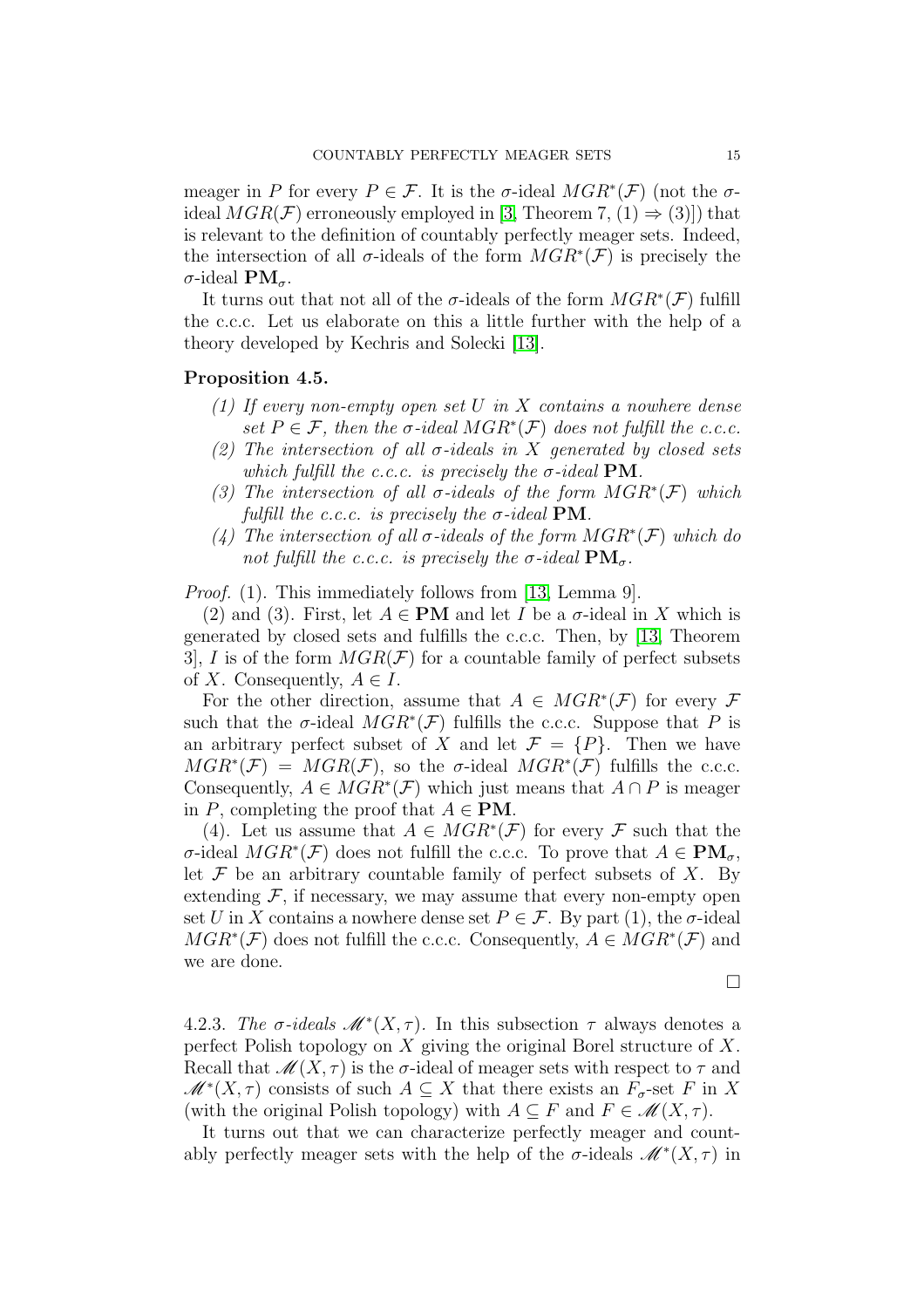an analogous way to their characterizations in terms of the  $\sigma$ -ideals  $MGR^*(\mathcal{F})$  (cf. [4.5\)](#page-14-0).

### Proposition 4.6.

- (1) The intersection of all  $\sigma$ -ideals of the form  $\mathscr{M}^*(X,\tau)$  which fulfill the c.c.c. is precisely the  $\sigma$ -ideal PM.
- (2) The intersection of all  $\sigma$ -ideals of the form  $\mathscr{M}^*(X,\tau)$  is precisely the  $\sigma$ -ideal  $\mathbf{PM}_{\sigma}$ . Moreover, for a set A to be countably perfectly meager it is enough to belong to all  $\sigma$ -ideals of the form  $\mathscr{M}^*(X,\tau)$  which do not fulfill the c.c.c.

*Proof.* (1). This follows directly from points (2) and (3) of Proposi-tion [4.5,](#page-14-0) since every  $\sigma$ -ideal of the form  $MGR^*(\mathcal{F})$  is also of the form  $\mathscr{M}^*(X,\tau)$  which in turn is generated by closed sets.

(2). Let us assume that  $A \in PM_{\sigma}$  and let  $\{U_n : n \in \mathbb{N}\}\$  be a basis of a perfect Polish topology  $\tau$  on X giving the original Borel structure of X. We assume with no loss of generality that  $\tau$  extends the original Polish topology on X. For each n let us pick a Cantor set  $K_n \subseteq U_n$ . We complete the argument exactly as in the proof of implication  $(1) \Rightarrow (2)$ in Theorem [2.5.](#page-4-0)

For the other direction we again use the fact that every  $\sigma$ -ideal of the form  $MGR^*(\mathcal{F})$  is also of the form  $\mathscr{M}^*(X,\tau)$  and apply point (4) of Proposition [4.5.](#page-14-0)

 $\Box$ 

#### **REFERENCES**

- <span id="page-15-5"></span>1. H. R. Bennett, M. Hosobuchi and D. J. Lutzer, *A note on perfect generalized ordered spaces*, Rocky Mountain J. Math. 10(3) (1999), 1195–1207.
- <span id="page-15-0"></span>2. T. Bartoszy´nski, *On perfectly meager sets*, Proc. Amer. Math. Soc. 130(4) (2002), 1189–1195.
- <span id="page-15-1"></span>3. T. Bartoszy´nski, *Remarks on small sets of reals*, Proc. Amer. Math. Soc. 131(2) (2003), 625–630.
- <span id="page-15-10"></span>4. T. Bartoszy´nski, S. Shelah, *Continuous images of sets of reals*, Topology Appl. 116 (2001), 243–253.
- <span id="page-15-8"></span>5. R. Engelking, *General Topology*, Sigma Series in Pure Mathematics, Heldermann Verlag, 1989.
- <span id="page-15-7"></span>6. F. Galvin, A. W. Miller, γ*-sets and other singular sets of real numbers*, Topology Appl. 17 (1984), 145–155.
- <span id="page-15-6"></span>7. D. H. Fremlin, A. W. Miller, *On some properties of Hurewicz, Menger and Rothberger*, Fund. Math. 129 (1988), 17–33.
- <span id="page-15-2"></span>8. E. Grzegorek, *Solution to a problem of Banach on* σ*-fields without continuous measures*, Bull. Acad. Pol. Sci. 28 (1980), 7–10.
- <span id="page-15-3"></span>9. E. Grzegorek, *Always of the first category sets*, Rend. Circ. Mat. Palermo, II. Ser. Suppl. 6 (1984), 139–147.
- <span id="page-15-4"></span>10. E. Grzegorek, *Always of the first category sets. II*, Rend. Circ. Mat. Palermo, II. Ser. Suppl. 10 (1985), 43–48.
- <span id="page-15-9"></span>11. W. Just, A.W. Miller, M. Scheepers, P.J. Szeptycki, *The combinatorics of open covers (II)*, Topology Appl. 73 (1996), 241–266.